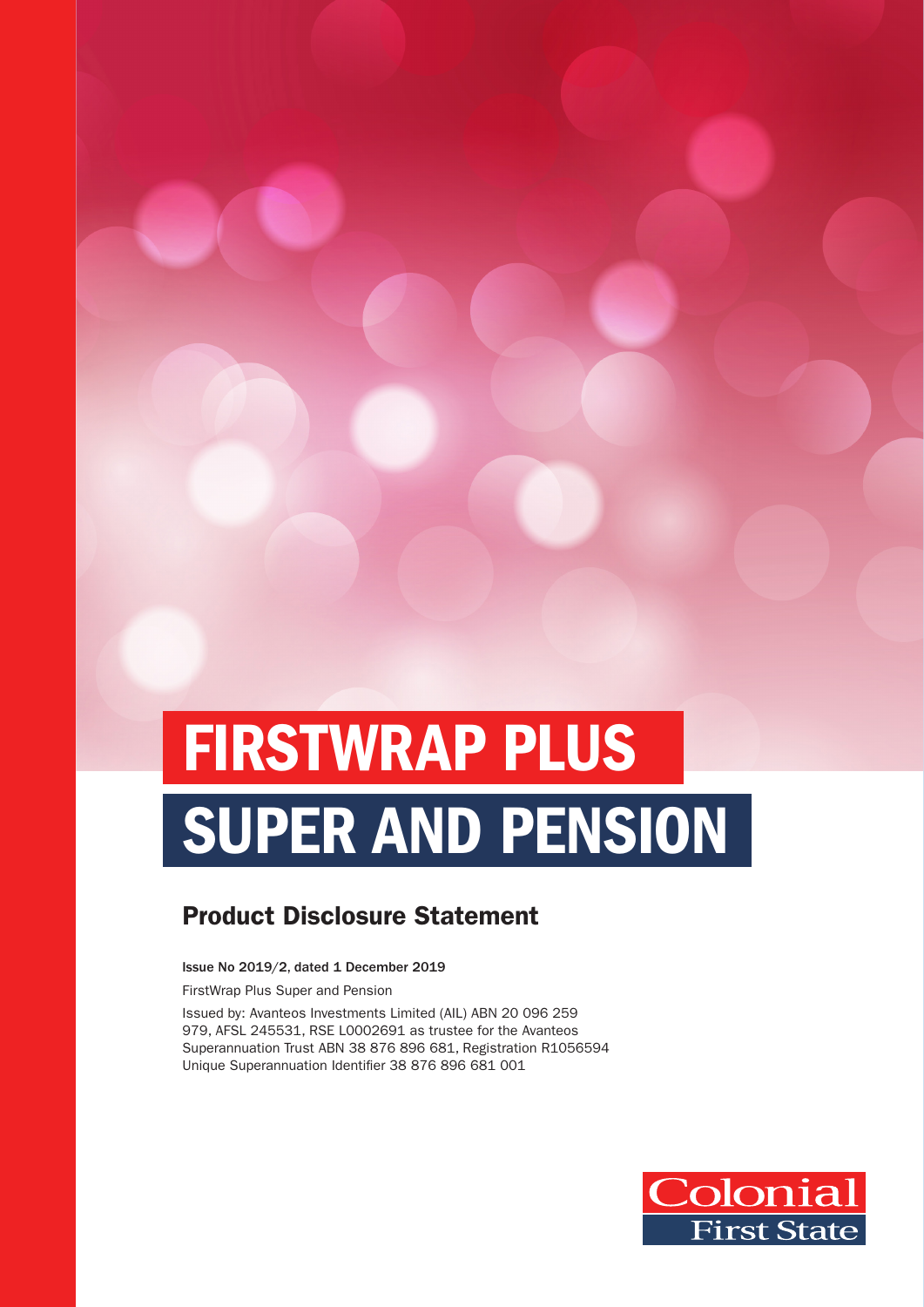### **Contents**

| About FirstWrap Plus Super and Pension                      | 1              |
|-------------------------------------------------------------|----------------|
| Benefits of investing with FirstWrap Plus Super and Pension | $\overline{2}$ |
| <b>Key features</b>                                         | 3              |
| How your account works                                      | 5              |
| Risks of investing in FirstWrap Plus Super and Pension      | 7              |
| How we invest your money                                    | 8              |
| Fees and other costs                                        | 9              |
| Insurance                                                   | 16             |
| Reporting                                                   | 17             |
| How to open an account and other information                | 18             |

The information provided in this document is general information only and does not take into account your objectives, personal financial or taxation situation, or needs. You should assess whether the information is appropriate for you and talk to your adviser before making any investment decision.

This FirstWrap Plus Super and Pension Product Disclosure Statement ('PDS') is a summary of significant information and contains a number of references to important information that form part of the PDS. These documents include:

- 
- 
- LifeProtect Insurance brochure.

The documents listed above are available free of charge online at [firstwrap.com.au,](https://firstwrap.com.au) from your adviser or by calling FirstWrap Service and Support on 1300 769 619. You should consider all this information before making a decision about investing in FirstWrap Plus Super and Pension ('the Service').

The offer made in this PDS is available only to persons receiving the PDS within Australia and accepting the offer within Australia. It does not constitute an offer in any other country or jurisdiction.

All references to 'adviser' and 'licensee group' are to the person named as the adviser on the application form and their relevant licensee group.

#### About the Trustee, Custodian and Administrator

Avanteos Investments Limited ABN 20 096 259 979, AFSL 245531 (AIL) is the trustee and issuer of interests in the Avanteos Superannuation Trust ABN 38 876 896 681 (the 'Fund' or 'superannuation entity') offered as FirstWrap Plus Super and Pension. Colonial First State Custom Solutions is the registered business name of AIL. The Fund was established under a Trust Deed (the Deed) dated 09 July 2002. You can obtain a copy of the Deed online through the 'Member information' page at [firstwrap.com.au](https://firstwrap.com.au). Alternatively, you are able to request the Trustee to provide you with a copy free of charge.

AIL is the trustee, administrator and custodian of the Fund (also referred to as 'Administrator', 'Trustee', 'us' or 'we'). In its role as custodian, it is AIL's responsibility to hold the assets, for example the investments in FirstWrap Plus Super and Pension, on behalf of members or by a sub-custodian, rather than by you or the Fund directly. For more information on the Trustee, please see the AIL Financial Services Guide (FSG) at [firstwrap.com.au.](https://firstwrap.com.au)

AIL is ultimately a subsidiary of Commonwealth Bank of Australia ABN 48 123 123 124 (the Bank). The Bank and its subsidiaries do not guarantee the performance of FirstWrap Plus Super and Pension, or the repayment of capital by AIL. Investments in FirstWrap Plus Super and Pension are not deposits or other liabilities of the Bank or its subsidiaries, and are investment-type products subject to investment risk including possible delays in repayment, and loss of income and capital invested.

If there is any inconsistency between the Deed and this PDS, the Deed will prevail. If any provision of the PDS is found to be invalid or unenforceable under the law, it is excluded so that it does not in any way affect the validity or enforceability of the remaining parts.

AIL is not a registered tax (financial) adviser under the Tax Agent Services Act 2009 (Cth), and you should seek tax advice from a registered tax agent or a registered tax (financial) adviser if you intend to rely on this information to satisfy the liabilities or obligations or claim entitlements that arise, or could • Other Important Information brochure arise, under a taxation law. Taxation law. Taxation law. Taxation law. Taxation law. Taxation considerations are general and based in the subject to change of the based and based in t on present taxation laws and may be subject to change. You should seek independent, professional tax advice before making any decision based on this information.

> Information contained or referred to in this PDS may change from time to time, subject to compliance with the Deed and laws. You can obtain updated information by asking your adviser or contacting us on 1300 769 619. You can also ask for a free paper copy of the updated information or access the information online at [firstwrap.com.au](https://firstwrap.com.au). If the change to the information is materially adverse, we will re-issue the PDS or issue a Supplementary PDS and notify you as required by law.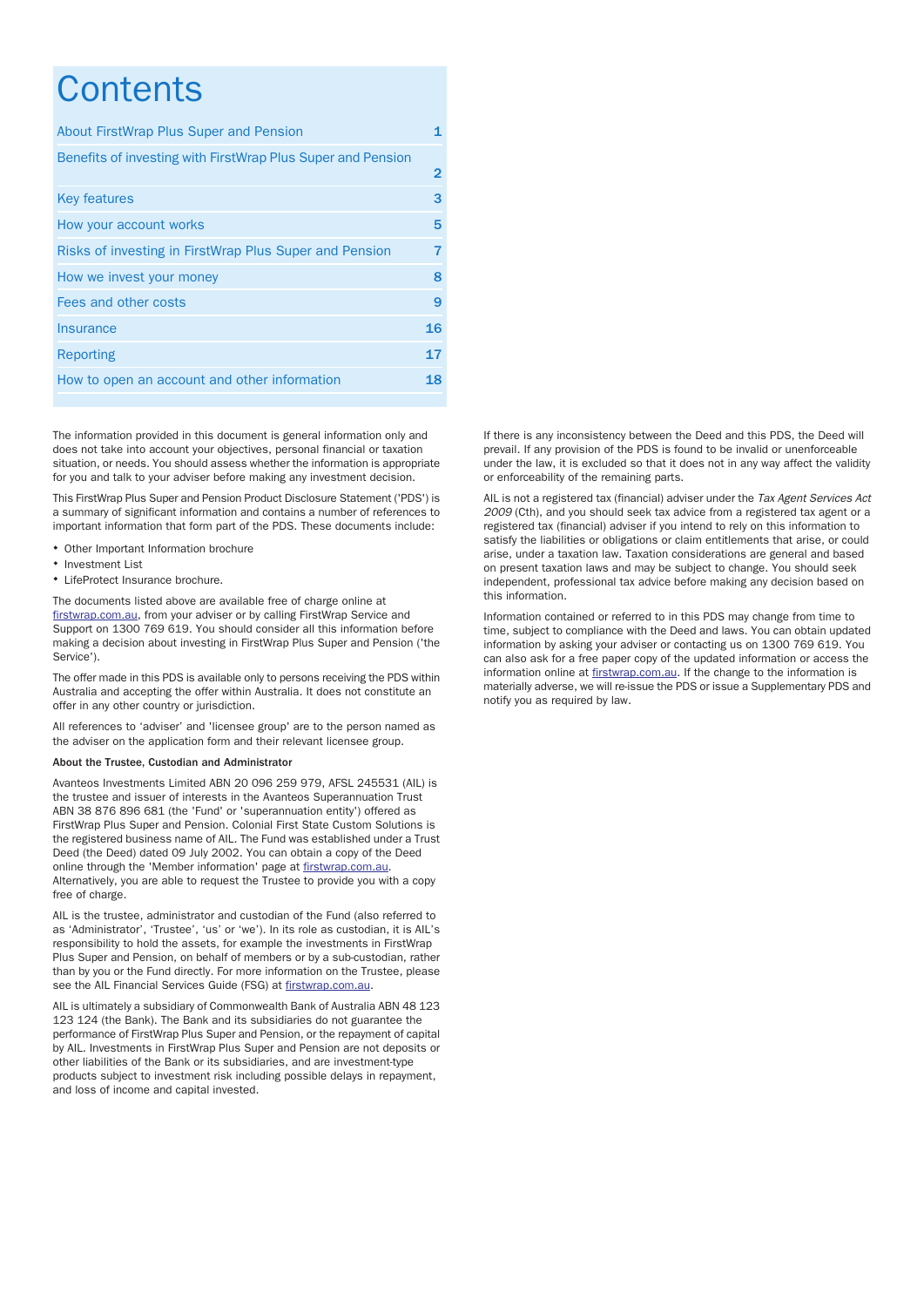## About FirstWrap Plus Super and Pension

#### <span id="page-2-0"></span>Superannuation is a long-term investment designed for retirement.

Avanteos Superannuation Trust is a complying superannuation fund which includes FirstWrap Plus Personal Super, FirstWrap Plus Pension and FirstWrap Plus Term Pension.

FirstWrap Plus is an investment wrap that can administer shares, managed funds, managed accounts, property trusts and unlisted investments within one account. It also provides access to insurance options and sophisticated tax management facilities, so you and your adviser can design a portfolio to suit your investment needs.

Through FirstWrap Plus, you can make a range of superannuation contributions as you save towards your retirement, and manage your pension once you retire.

FirstWrap Plus operates under a wrap structure, which means your transactional, custodial and reporting services are contained within a single administration platform.

Your investments are administered through our centralised service, allowing you and your adviser to easily review your entire portfolio. Your adviser can make transactions on your behalf and manage the administration of your investments with your consent.

All FirstWrap Plus accounts can only be opened through a licensed adviser who is registered to use FirstWrap Plus.

#### How to use this FirstWrap Plus Super and Pension PDS

These documents contain important information you need to know about FirstWrap Plus Super and Pension.



These documents are available online at [firstwrap.com.au,](https://firstwrap.com.au) from your adviser or by calling FirstWrap Service and Support on 1300 769 619.

AIL contact details FirstWrap Plus Locked Bag 3460 GPO Melbourne VIC 3001

Telephone 1300 769 619 Fax 03 9804 0398 Email firstwrap@colonialfirststate.com.au

Further details are contained in the Other Important Information brochure, available online at [firstwrap.com.au.](https://firstwrap.com.au) If you are unable to access the information online, you can order a copy of the PDS, the Other Important Information brochure, the Investment List, the LifeProtect Insurance brochure and the AIL Financial Services Guide (FSG) free of charge from your adviser or by calling FirstWrap Service and Support on 1300 769 619.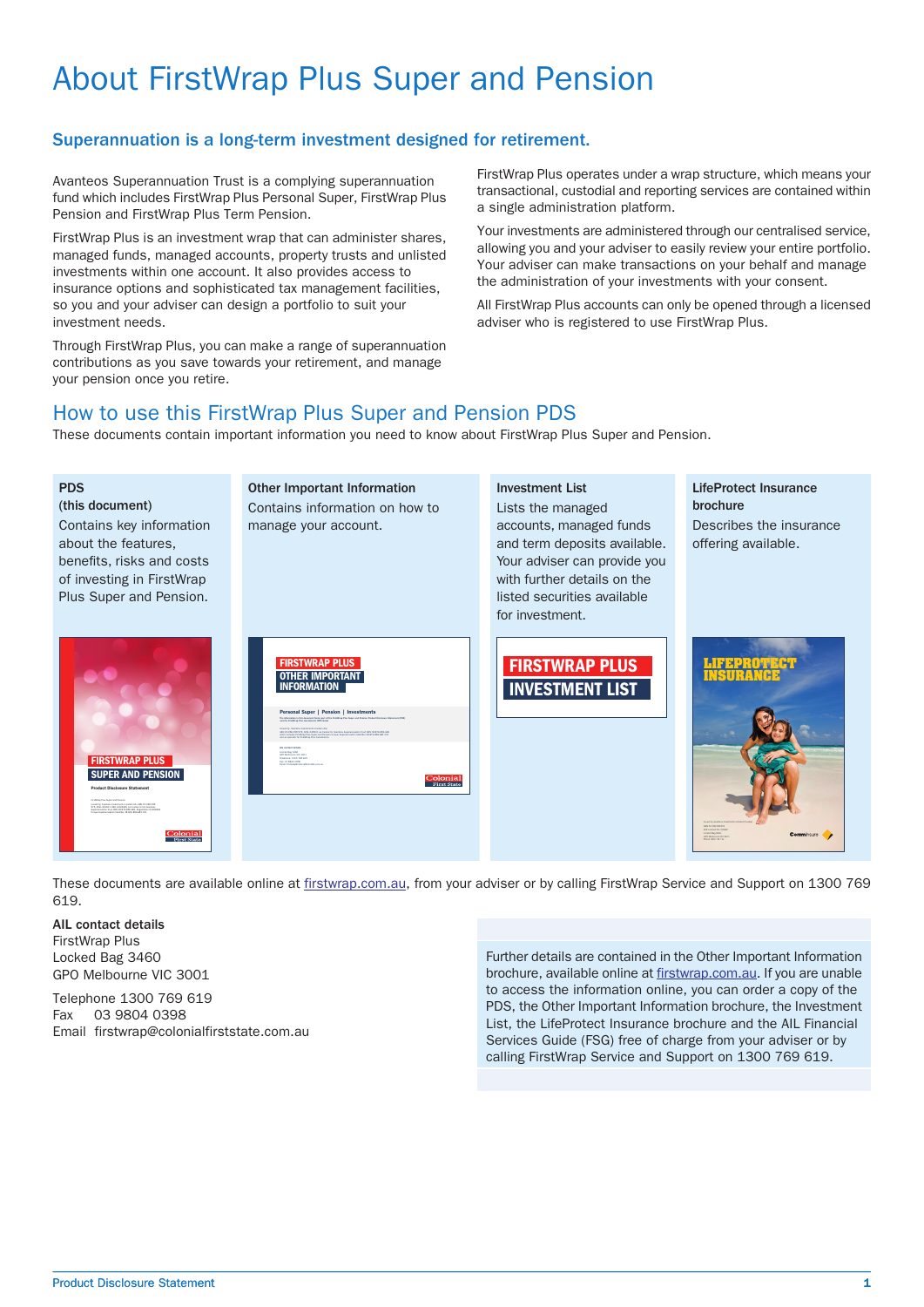### Benefits of investing with FirstWrap Plus Super and Pension

#### <span id="page-3-0"></span>FirstWrap Plus offers you comprehensive investment choice, convenient administration, and the flexibility to design a portfolio that suits your investment needs.

FirstWrap Plus Super and Pension gives you and your adviser access to a diverse range of investments, including:

- managed accounts
- managed funds
- Australian Securities Exchange (ASX) listed securities
- fixed interest rate securities
- exchange-traded funds
- term deposits
- $\cdot$  cash.

The managed funds available through FirstWrap Plus Super and Pension span a wide range of asset classes including Australian and global shares, listed and unlisted property and fixed interest. The FirstWrap Plus Investment List is reviewed regularly by the Trustee. You can find an up-to-date list of all the investments available through FirstWrap Plus Super and Pension on the Investment List at [firstwrap.com.au](https://firstwrap.com.au)

FirstWrap Plus offers a range of managed accounts developed by professional portfolio managers as part of their comprehensive investment menu. For more information on the managed accounts available, please refer to the Investment List available at [firstwrap.com.au](https://firstwrap.com.au) and the applicable managed account PDS available from your adviser.

#### **Flexibility**

Through FirstWrap Plus Personal Super you can invest lump sum amounts, make regular contributions (either directly or through a linked regular contribution facility) and have your employer or spouse contribute on your behalf. You can also establish a regular investment facility, with the ability to invest a fixed amount or an excess amount above a certain threshold in your cash account.

Once you retire, you and your adviser can easily convert part or all of your superannuation benefits into a FirstWrap Plus Pension through our seamless transfer service.

FirstWrap Plus Super and Pension allows you to consolidate your super investments before rolling into a FirstWrap Plus Pension account. Refer to the Other Important Information brochure for further details on the SuperFirst facility.

Through our pension service you can nominate a regular pension payment amount (subject to minimum requirements) and choose a payment frequency to suit you.

FirstWrap Plus Super and Pension offers a tailored service for your superannuation savings and pension income. You and your adviser may choose to:

- establish and maintain a predetermined investment strategy through an automatic investment of excess cash and income distributions
- $\bullet$ regularly review your portfolio to align with your investment strategy
- establish a customised regular sell profile on your account, providing greater control over the available cash in your account to meet upcoming payments and premiums.

FirstWrap Plus Super and Pension offers a choice of optional insurance cover, including access to retail insurance products and an integrated group insurance offering.

#### High quality reporting

Comprehensive reporting is available online to you and your adviser. This high quality reporting provides you and your adviser with easy access to:

- the current valuation of your overall portfolio
- a list of transactions for each of your investments and cash holdings
- the proportion of your investments held in key asset classes
- consolidated investment reporting across a family group (for example, family trusts, self-managed super funds (SMSFs) and other individuals), and other investment products (such as annuities). $<sup>1</sup>$ </sup>

Your income statement is available online and will show the income you received during the year. It sets out the components of each distribution and the relevant imputation credit and foreign income tax offset, as well as any non-taxable income. A comprehensive capital gains tax statement is also available online and provides details of any investments you sold during the year.

Your adviser or FirstWrap Service and Support will be able to provide you with your online access user login and password.

#### Value for money

FirstWrap Plus Super and Pension offers you real value with competitive administration fees across its superannuation and pension services. And, by combining related accounts into a single family group, you can potentially realise even greater value for money through fee aggregation. By linking your account with related members in your family group (for example, your husband, wife or SMSF), the Administration fee is applied to the combined value of the accounts, which may potentially lower the overall fees.

FirstWrap Plus Super and Pension also offers a range of investment options that attract no Administration fees. For further information on how this is applied, refer to the 'Fees and other costs' section on pages [10](#page-11-0)–12, and for a list of eligible funds you can refer to the Investment List.

<sup>1</sup> For further information on other available investment products (such as annuities), speak to your adviser and refer to the relevant product disclosure statement.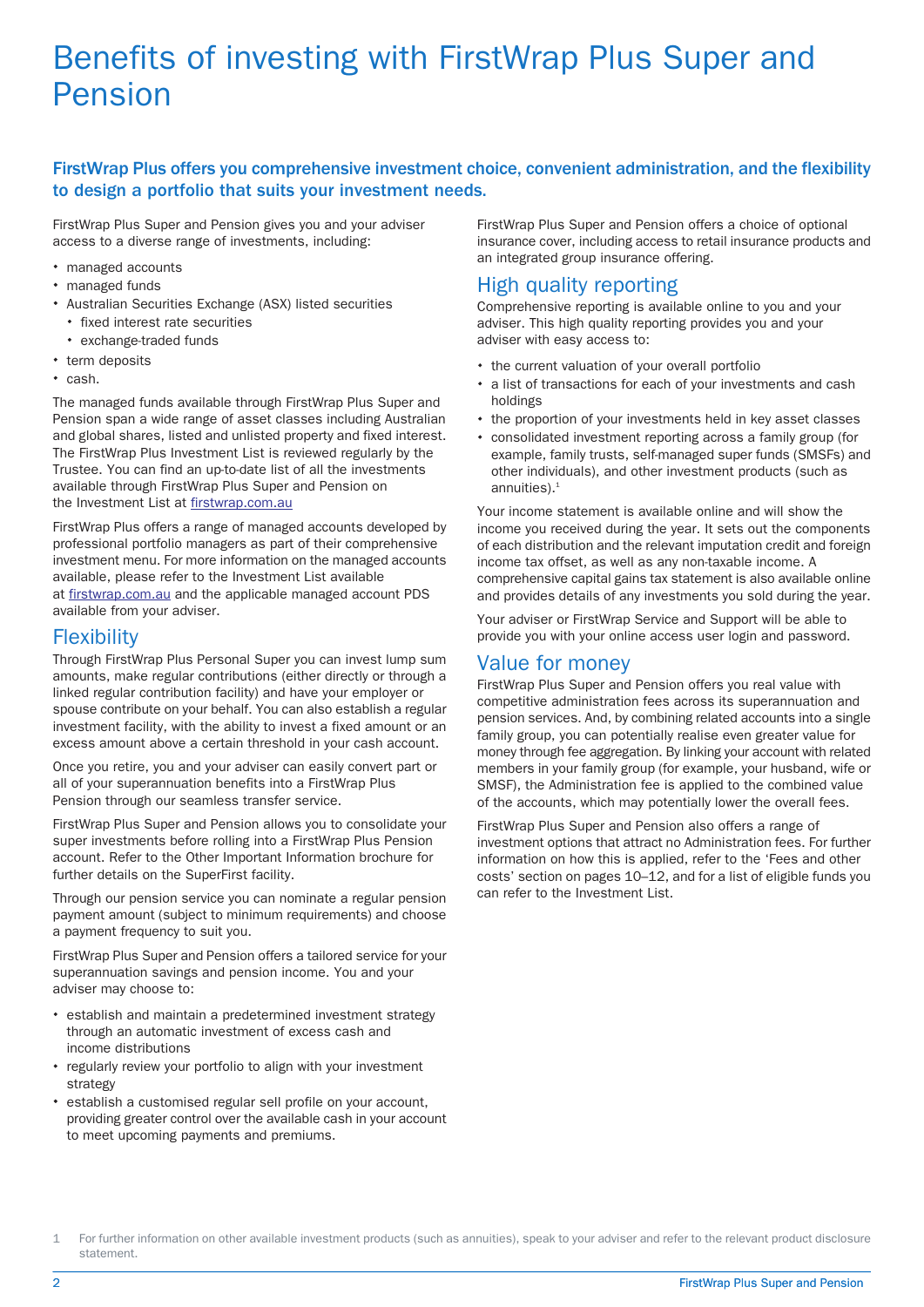# Key features

<span id="page-4-0"></span>

|                                                 | Superannuation                                                                                                                                                                                                                                                                                                                        | <b>Pension</b>                                                                                                                                                                                                                                                                       |
|-------------------------------------------------|---------------------------------------------------------------------------------------------------------------------------------------------------------------------------------------------------------------------------------------------------------------------------------------------------------------------------------------|--------------------------------------------------------------------------------------------------------------------------------------------------------------------------------------------------------------------------------------------------------------------------------------|
| What types of contributions can be<br>accepted? | We accept all types of contributions including:<br>• employer<br>• personal and spouse<br>• government co-contributions<br>· eligible personal injury contributions<br>• Capital Gains Tax (CGT) contributions<br>• the rollover of your superannuation benefits from<br>complying superannuation funds<br>• downsizer contributions. | • The rollover of your superannuation benefits from<br>complying superannuation funds.                                                                                                                                                                                               |
| <b>Contribution options</b>                     | • Cheque<br>• Direct debit<br>• Direct credit<br>* BPAY®<br>• Asset transfer <sup>1</sup> .                                                                                                                                                                                                                                           | • Cheque <sup>2</sup><br>$\bullet$ Direct credit <sup>2</sup><br>• Asset transfer. $1,2$                                                                                                                                                                                             |
| Pension options                                 | Not applicable                                                                                                                                                                                                                                                                                                                        | • Allocated pension (also referred to as an<br>account-based pension)<br>• Transition to retirement (non-commutable) pension<br>(also referred to as a pre-retirement income stream).<br>• Term allocated pension for transfers of existing term<br>allocated pensions. <sup>3</sup> |
| Pension payment frequencies                     | Not applicable                                                                                                                                                                                                                                                                                                                        | • Weekly<br>• Fortnightly<br>• Monthly<br>• Quarterly<br>• Half-yearly<br>• Yearly.                                                                                                                                                                                                  |
| <b>Investment options</b>                       | $\bullet$ Cash<br>• Fixed interest<br>• Managed funds<br>• ASX listed securities<br>• Managed accounts.                                                                                                                                                                                                                               | $\bullet$ Cash<br>• Fixed interest<br>• Managed funds<br>• ASX listed securities<br>• Managed accounts.                                                                                                                                                                              |
| Minimum initial contribution                    | \$20,000                                                                                                                                                                                                                                                                                                                              | \$20,000                                                                                                                                                                                                                                                                             |
| Minimum additional contribution                 | Nil                                                                                                                                                                                                                                                                                                                                   | Once a pension account has been established, you<br>cannot make any further contributions to that account.<br>However, you may be able to set up another pension<br>account.                                                                                                         |
| Minimum regular contribution                    | \$100                                                                                                                                                                                                                                                                                                                                 | Not applicable                                                                                                                                                                                                                                                                       |
| Minimum account balance                         | \$20,000                                                                                                                                                                                                                                                                                                                              | \$20,000                                                                                                                                                                                                                                                                             |
| Minimum cash account balance                    | 0.5% of the value of your account plus the value of any<br>group insurance premiums due over the next two<br>months                                                                                                                                                                                                                   | 0.5% of the value of your account plus the value of any<br>pension payments due over the next two months                                                                                                                                                                             |
| Minimum withdrawal                              | $$500^4$                                                                                                                                                                                                                                                                                                                              | The government has set rules regarding minimum<br>payments from pension accounts, and each pension<br>account must withdraw at least the applicable minimum<br>payment.                                                                                                              |
| Minimum managed fund transaction                | Non-regular \$100                                                                                                                                                                                                                                                                                                                     | Non-regular \$100                                                                                                                                                                                                                                                                    |
|                                                 | Regular \$10                                                                                                                                                                                                                                                                                                                          | Regular \$10                                                                                                                                                                                                                                                                         |
| Minimum listed security transaction             | \$500                                                                                                                                                                                                                                                                                                                                 | \$500                                                                                                                                                                                                                                                                                |
| Minimum managed account<br>transaction          | Please refer to the applicable managed account PDS<br>for investment/transaction minimums.                                                                                                                                                                                                                                            | Please refer to the applicable managed account PDS<br>for investment/transaction minimums.                                                                                                                                                                                           |

### <span id="page-4-2"></span><span id="page-4-1"></span>® Registered to BPAY Pty Ltd ABN 69 079 137 518.

1 Asset transfers are subject to approval.<br>2 All contributions into FirstWrap Plus Pen 2 All contributions into FirstWrap Plus Pension must be sourced as part of a rollover of superannuation benefits. No further contribution is allowed after the commencement of the pension.

3 We can only accept full transfers of existing term allocated pensions that are 50% asset test exempt.<br>4 Withdrawals from superannuation are subject to meeting a condition of release. Refer to the Other Im

4 Withdrawals from superannuation are subject to meeting a condition of release. Refer to the Other Important Information brochure for further information.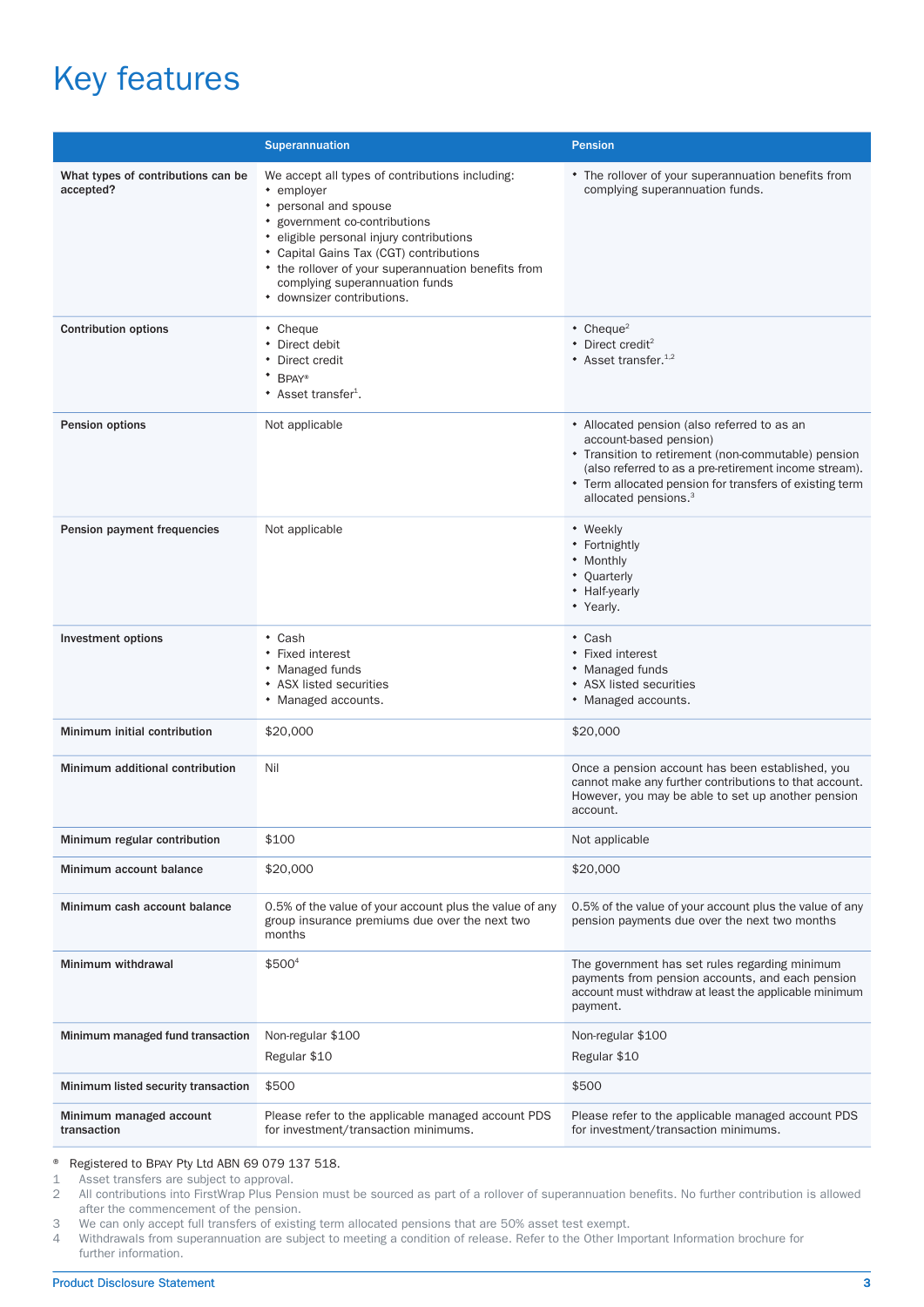|                                          | Superannuation                                                                                                                                                                                                                                                                                                                                                                                                                                                                                                               | <b>Pension</b>                                                                                                                                                                                                                                                                                                                                                                                                                    |
|------------------------------------------|------------------------------------------------------------------------------------------------------------------------------------------------------------------------------------------------------------------------------------------------------------------------------------------------------------------------------------------------------------------------------------------------------------------------------------------------------------------------------------------------------------------------------|-----------------------------------------------------------------------------------------------------------------------------------------------------------------------------------------------------------------------------------------------------------------------------------------------------------------------------------------------------------------------------------------------------------------------------------|
| Reporting                                | • Portfolio valuation - available online<br>• Benefit statement – sent to you annually<br>• Transaction statement - available online<br>• Asset allocation – available online<br>• Investment performance – available online<br>• Capital gain (realised and unrealised) – available<br>online<br>• Income statement – available online<br>• Trustee report – available online<br>• Notice of intent to claim or vary a deduction for<br>personal super contributions <sup>5</sup> (if applicable) – sent<br>to you annually | • Portfolio valuation – available online<br>• Benefit statement – sent to you annually<br>• Transaction statement – available online<br>• Asset allocation – available online<br>• Investment performance – available online<br>• Capital gain (realised and unrealised) – available<br>online<br>• Income statement – available online<br>• Trustee report – available online<br>• Pension review letters – sent to you annually |
| Group insurance                          | • Life cover<br>• Life and total and permanent disablement (TPD)<br>cover<br>• Income protection cover.<br>You may also have the ability to transfer insurance<br>from another provider when you join FirstWrap Plus<br>Personal Super.<br>Please contact your adviser for more information.                                                                                                                                                                                                                                 | Not applicable                                                                                                                                                                                                                                                                                                                                                                                                                    |
| <b>Retail insurance</b>                  | FirstWrap Plus can also arrange for the payment of<br>regular premiums for authorised retail providers'<br>insurance policies.<br>Payments are treated as a partial rollover from your<br>cash account.<br>Please contact your adviser for more information.                                                                                                                                                                                                                                                                 | Not applicable                                                                                                                                                                                                                                                                                                                                                                                                                    |
| Income/dividend reinvestment<br>facility | Yes                                                                                                                                                                                                                                                                                                                                                                                                                                                                                                                          | Yes                                                                                                                                                                                                                                                                                                                                                                                                                               |

5 You should complete this notice if you intend to claim a tax deduction for your personal super contributions or want to vary a previous valid notice of intent you gave to us.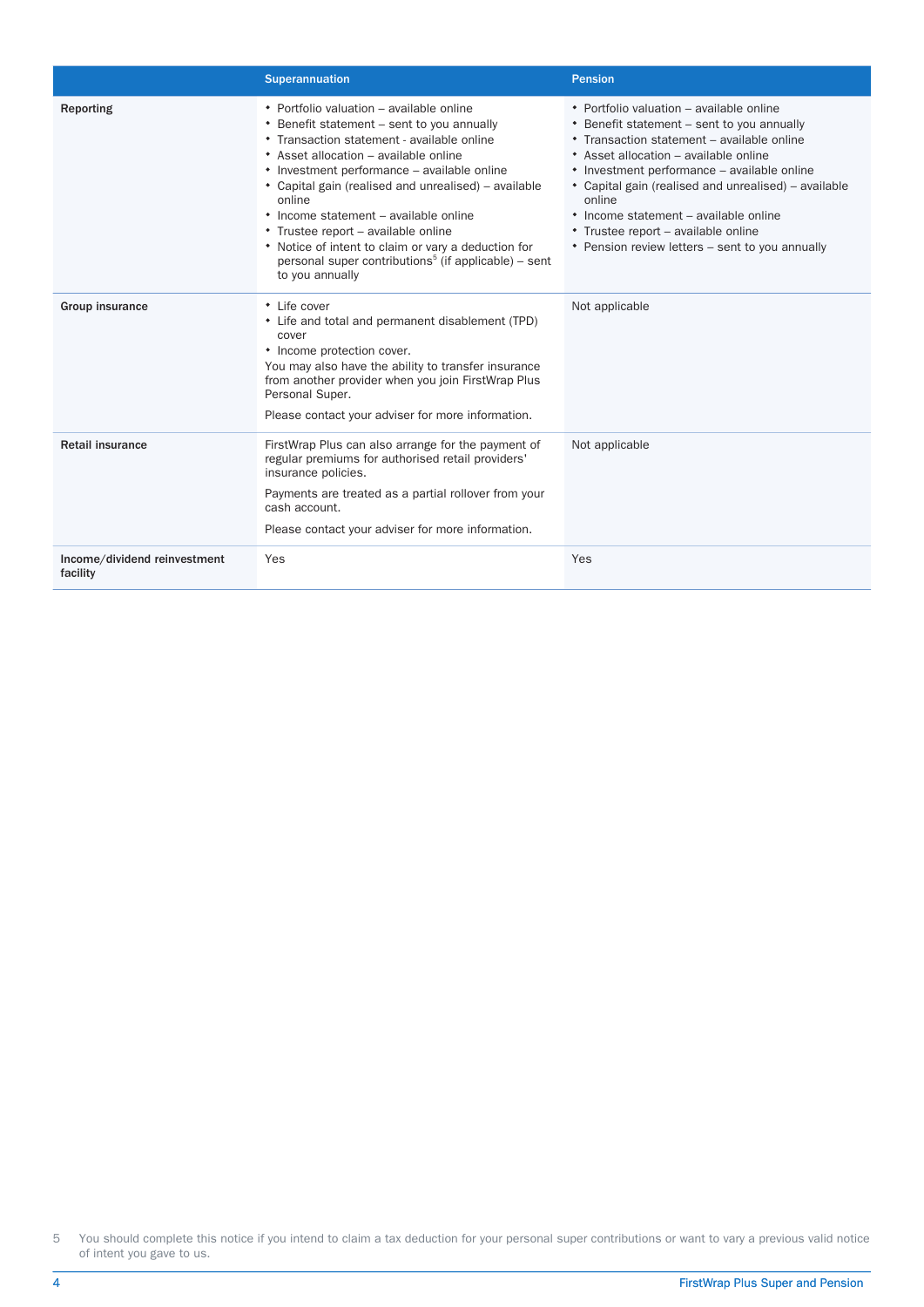### How your account works

#### <span id="page-6-0"></span>FirstWrap Plus Super and Pension has been designed to provide you and your adviser with an effective and efficient means to manage your total portfolio and make the most of your investments.

Your adviser plays an important role in implementing your financial plan. Our online service is designed to enable you and your adviser to carefully monitor the progress of your portfolio. By joining FirstWrap Plus you authorise your adviser to provide instructions to us on your behalf.We will only accept and act upon investment instructions from your adviser. You will not be able to provide investment instructions directly to us if you have an authorised adviser on your account. Once your application is accepted, we will establish a FirstWrap Plus Super and Pension account in your name.

FirstWrap Plus is intended to be used together with your adviser. If you no longer have an adviser authorised to use our financial products, your account will not be actively managed or monitored and either there will be some changes to services applicable to your account or you may need to close your account. Please refer to the 'What happens if you no longer have an adviser?' section in the Other Important Information brochure for more information if you no longer have an adviser appointed on your account.

A copy of our Non-advised investor policy is available free of charge on request. Please contact FirstWrap Service and Support on 1300 769 619 if you no longer have an adviser.

#### Your cash account

Your account includes a cash account, which forms the central transaction hub of your FirstWrap Plus Super and Pension account. It is used to:

- receive super contributions
- purchase investments and receive proceeds from the sale of investments
- pay fees, charges, taxes and insurance premiums (if applicable) and purchase other investment products (such as annuities)
- pay benefit payments including pension payments
- receive income from your investments.

Your contributions will be held in the cash account until clear investment instructions have been received and your selected investments have been purchased. We will only withdraw or otherwise move the funds held in your cash account:

- where clear investment instructions have been received and your selected investments have been purchased
- to pay fees, charges, taxes and insurance premiums (if applicable)
- in accordance with your instructions in relation to investing or withdrawing (for example, in relation to a regular investment facility, reinvestment of your managed fund income, making a withdrawal or setting up pension payments) (refer to the Other Important Information brochure for further information in relation to these transaction options)
- in accordance with your instructions to allocate your contributions and funds held in the cash account in accordance with the Cash management strategy.

The cash account is a notional account that is comprised of two or more accounts – each an authorised deposit-taking institution (ADI) account – established by us with the Bank, an ADI. References in this PDS to the cash account are references to the ADI accounts collectively.

The balance of your cash account will be kept in the ADI accounts and will be allocated by us between the ADI accounts in accordance with our Cash management strategy. The Cash management strategy sets out the rules in accordance with which we will allocate and move your funds between the ADI accounts.

A copy of our Cash management strategy is available free of charge on request.

By completing and signing FirstWrap Plus Super and Pension application form, you acknowledge that, and instruct us to, hold your contributions and funds held in the cash account and to allocate and move your contributions and funds between the ADI accounts in accordance with the Cash management strategy.

All ADI account balances within FirstWrap Plus are pooled and held in trust by the custodian. Interest is allocated on the total amount invested, and on a monthly basis is apportioned across all accounts according to their average cash account balance.

You are required to maintain a minimum balance in your cash account of:

| <b>FirstWrap Plus Personal Super</b>                                | 0.5% of the value of your account<br>plus the value of any group<br>insurance premiums due over the<br>next two months |
|---------------------------------------------------------------------|------------------------------------------------------------------------------------------------------------------------|
| <b>FirstWrap Plus Pension</b><br><b>FirstWrap Plus Term Pension</b> | 0.5% of the value of your account<br>plus the value of any pension<br>payments due over the next two<br>months         |

You and your adviser are responsible for ensuring that sufficient funds are maintained in your cash account. For further information, refer to the 'Minimum cash balance' section under 'Managing your account' in the Other Important Information brochure.

For further information on superannuation and pension, refer to the 'Understanding super' and 'Understanding pension' sections in the Other Important Information brochure.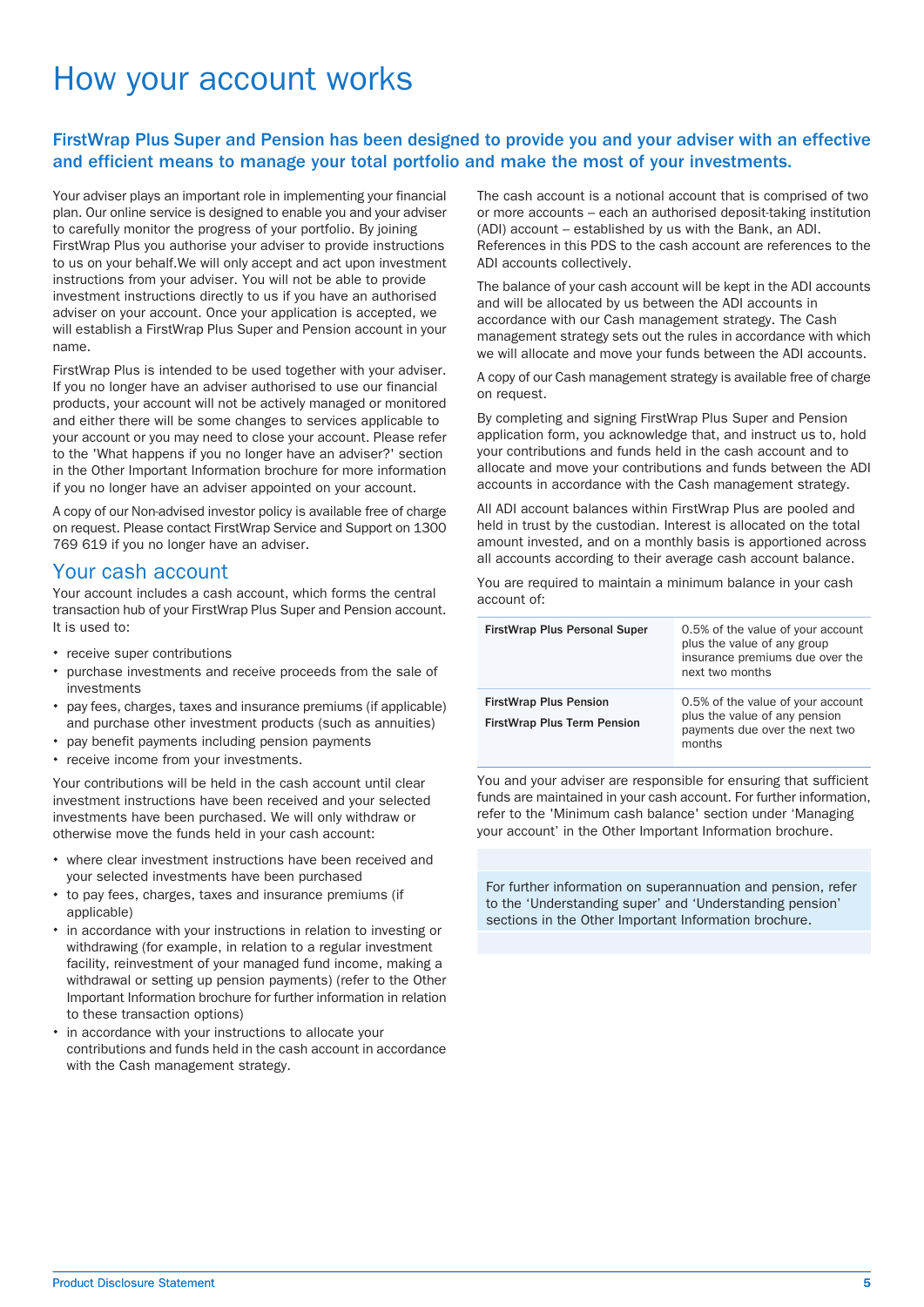

and purchase other investment products (such as annuities)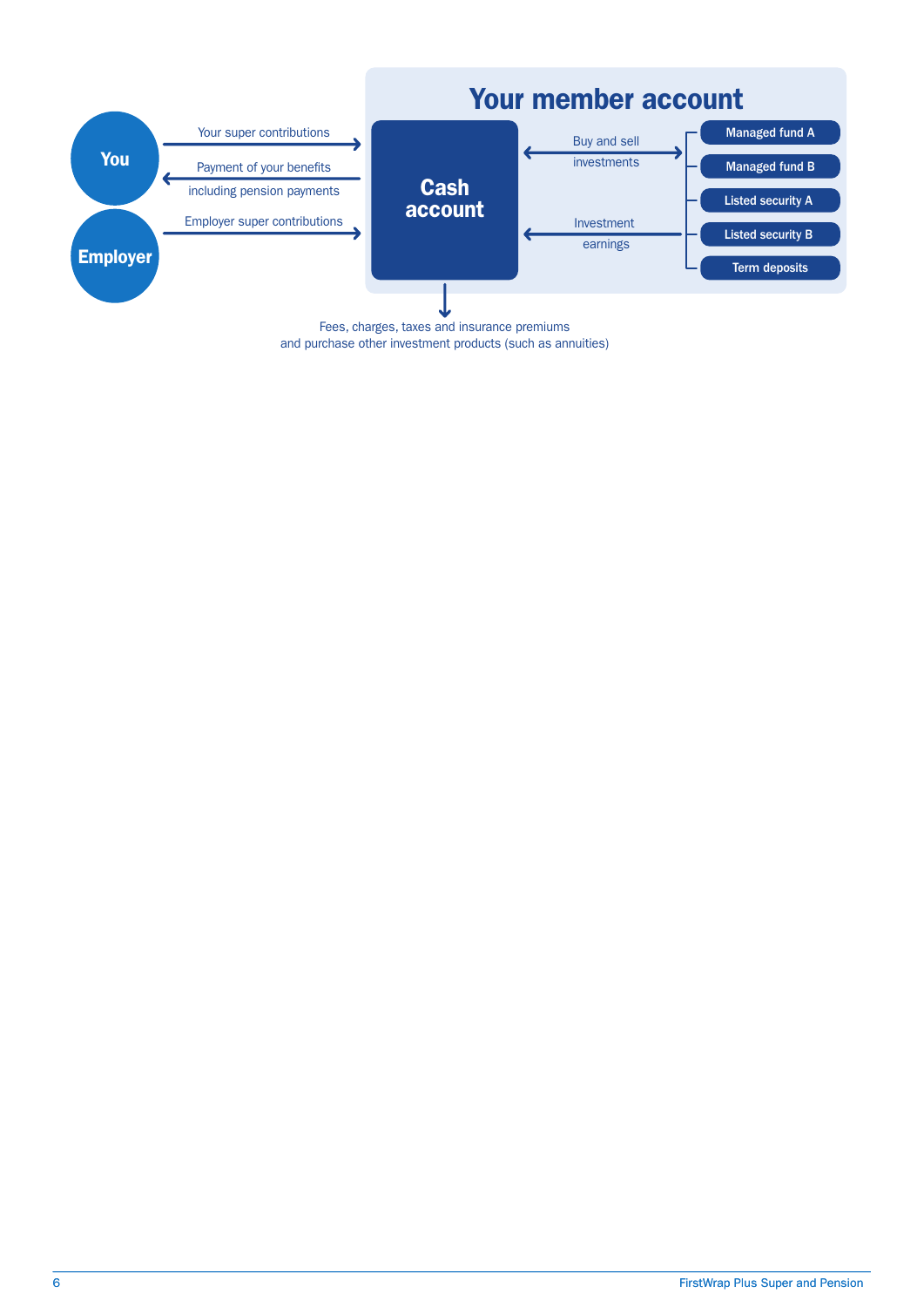# Risks of investing in FirstWrap Plus Super and Pension

#### <span id="page-8-0"></span>Before you consider investing in FirstWrap Plus Super and Pension, it is important that you understand the risks that can affect your investments.

#### What is risk?

All investments carry risk. Different strategies may carry different levels of risk, depending on the investments that make up the strategy. Each person's attitude to risk will vary, depending on a range of factors including age, investment timeframes, other investments you hold and your risk tolerance.

Investments with the highest long-term returns may also carry the highest level of short-term risk. You should be aware that the value and level of returns of investments will vary, future returns may differ from past returns, and there may be a loss of principal, capital or earnings. Returns are not guaranteed, and the value of your account can rise and fall over time.

#### General risks

Superannuation is a way of investing for your retirement. Depending on the amount contributed, the length of time invested, your investment returns and your spending needs in retirement, there is the risk that the amount of your superannuation savings (including contributions and returns) may not be enough to provide adequately for your retirement.

There is a risk that laws (including tax laws) may change in the future and may adversely affect your investment.

Delays in buying and selling investments may occur if a transaction request is not fully completed or signed.

#### Technology risk

FirstWrap Plus uses technology to manage your account. As with any service that uses technology systems including infrastructure, storage, networking or applications, there is a risk that these may fail, resulting in an impact to customers or business operations. There is also technology security risk should there be unauthorised access into these systems or data. These risks are managed through rigorous testing and controls: however, you should be aware of the impact this risk may have on processing your requests.

We also rely on third-party providers for various services. Should there be an error in data they have provided or a delay due to a failure in their technology or systems, this may impact processing of transactions, accuracy of reporting and managing your account in accordance with timeframes. These risks are managed through agreements with those third-party providers including service level agreements that outline timeframes for fixing delays should they occur.

#### Market risk

Investment returns are influenced by the performance of the market as a whole. This means your investments can be affected by things like changes in interest rates, investor sentiment and global events, depending on which markets or asset classes you invest in and the timeframe you are considering. Previous returns don't predict future performance.

#### Liquidity risk

Liquidity risk refers to the difficulty in selling an asset for cash quickly without an adverse impact on the price received. Assets such as shares in large listed companies are generally considered liquid, while 'real' assets such as direct property and infrastructure are generally considered illiquid.

Under abnormal or difficult market conditions, some normally liquid assets may become illiquid. An illiquid investment is defined as an investment that takes longer than 30 days to be sold or, if it could be sold in less than 30 days, it would have a significant adverse impact on the value realised on redemption.

If you choose to hold an illiquid investment, you may not be able to redeem that investment to cash in order to withdraw from FirstWrap Plus.

Refer to the 'Illiquid investments' section in the Other Important Information brochure for more information.

#### Custodian risk

Investments in FirstWrap Plus are held in the name of the custodian or sub-custodian. This means that there is a risk that a custodian or sub-custodian fails to adequately account for assets for the benefit of the Fund.

#### Environmental, social and governance (ESG) risk

The value of individual investments may be influenced by environmental, social and governance (ESG) factors. These factors include the potential impact that climate change and global warming may have on the valuation of an investment. For example, a company's revenue may be reduced due to weather events, and this may then reduce the value of the company's shares.

#### More information on specific investment risks

More information on the risks associated with your selected investments is available in the disclosure documents for those investments. These are available through your adviser. You should also refer to the Other Important Information brochure for risks associated with investment categories.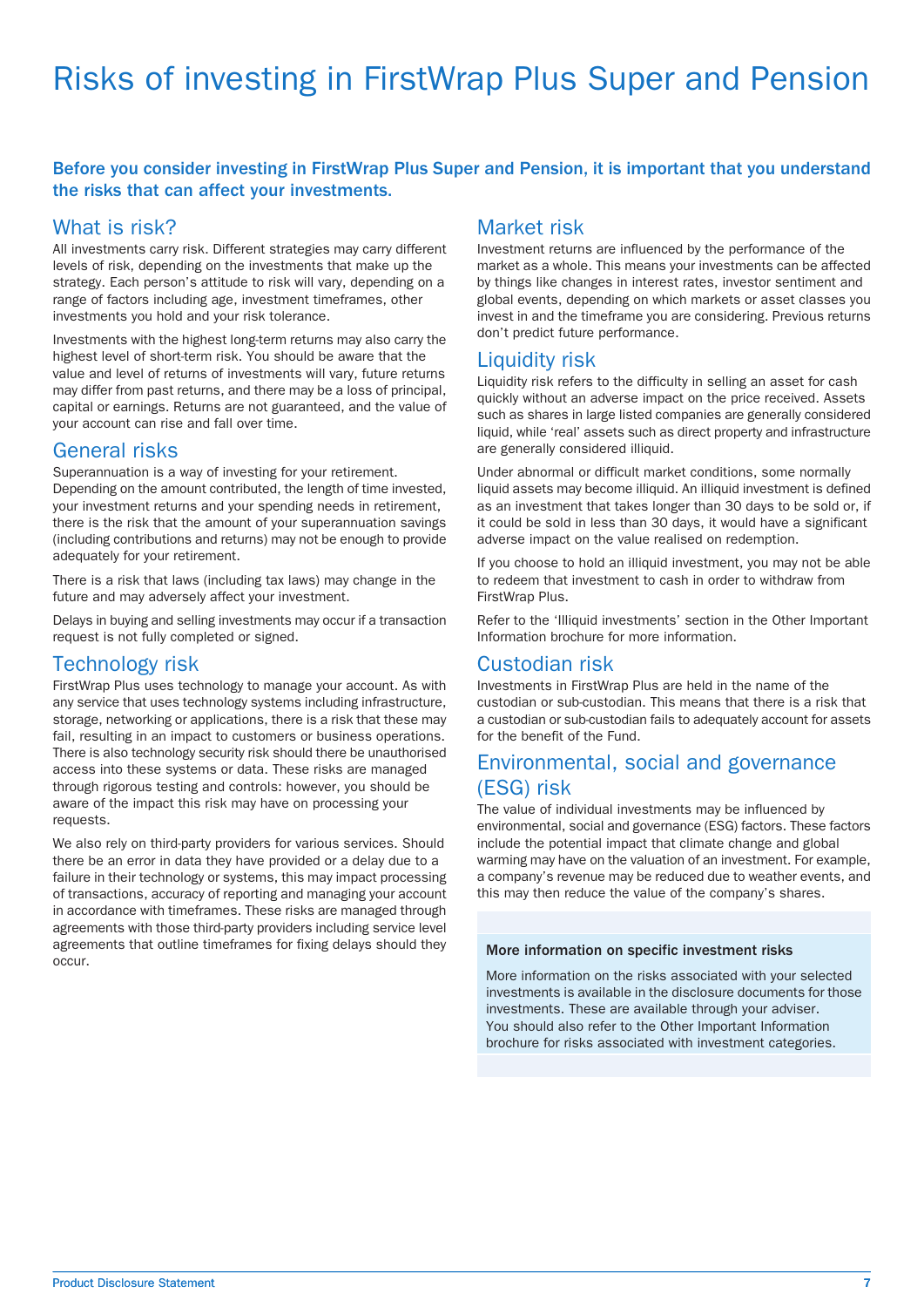### How we invest your money

#### <span id="page-9-0"></span>Your adviser will work with you to implement an investment strategy that suits your individual goals and objectives.

FirstWrap Plus Super and Pension provides access to managed accounts, managed funds, listed securities in the S&P/ASX 300 index and additional listed securities as approved by the Trustee. A comprehensive range of fixed interest products is also available, giving you a wide choice of providers and terms.

An up-to-date list of the investments available through FirstWrap Plus Super and Pension is available at [firstwrap.com.au](https://firstwrap.com.au), or your adviser can provide you with a copy.

FirstWrap Plus offers a range of managed accounts developed by professional portfolio managers as part of their comprehensive investment menu. For more information on the managed accounts available, please refer to the Investment List available at [firstwrap.com.au](https://firstwrap.com.au) and the applicable managed account PDS available from your adviser.

Until you choose an investment strategy, your investment will remain in your cash account.

It is important when choosing your investment strategy to consider the likely investment return, the level of risk and your investment timeframe. Before you make a decision you should review the disclosure documents for the investments you are considering to ensure they meet your needs and are in line with your investment strategy. You can obtain a copy of the disclosure documents from your adviser.

Neither the Trustee nor our related entities guarantee your investment in FirstWrap Plus Super and Pension, or any income or the rate of return. The value of your account will rise or fall depending on the performance of the investments selected.

#### Investing through FirstWrap Plus Super and Pension

Investing through FirstWrap Plus Super and Pension is not the same as holding investments directly. Here are some of the main differences:

- You can access managed investments, generally with wholesale fees.
- The custodian is the legal owner of the investments, and the Trustee is the beneficial owner and holds your superannuation interest in FirstWrap Plus for you.
- In certain circumstances, we have the right to convert investments to cash.
- Communications regarding your holdings in managed accounts, listed securities or managed funds will not be sent directly to you if you have an authorised adviser.
- We can exercise the rights as a shareholder in listed securities or as a unit or other interest holder in managed funds.
- Providing investment instructions to the Trustee must be done by your adviser, when you have an authorised adviser.

Some rights are not available to you when you invest through FirstWrap Plus Super and Pension, including:

- Cooling-off rights in the underlying managed funds or managed accounts are not available to you.
- If an underlying investment's disclosure document is defective at the time you apply to acquire the investment, you may not have the same withdrawal rights given to direct investors. If this occurs, the product issuer would not be required to return the investment or provide you with other withdrawal options. We will provide you with information regarding withdrawal options once we are notified by the underlying fund.
- Voting rights, which may be available when you invest directly, are not available to you when you invest through FirstWrap Plus Super and Pension. For further information about corporate actions and voting rights, refer to the Other Important Information brochure.

#### Periodic statements for underlying investments

When you invest in a managed account or managed fund through the Service, your adviser will provide you with the PDS for the managed account or managed fund which will set out its own fees and costs.

It is important to note that there is no statutory requirement for the product issuer of your underlying managed fund to provide you with a periodic statement each year which sets out the indirect costs applicable to that managed account or managed fund for the year.

Your periodic statement from the Service will only include the fees and costs disclosed in this PDS, and will not include specific disclosure of any other indirect costs incurred within the underlying investments you have chosen to invest in through the Service.

#### Investment news

From time to time, we need to tell you about certain events and their effects on your investments. This information is made available electronically via the 'Investment news' link at [firstwrap.com.au](https://firstwrap.com.au).

Once the information is available on the website, you will be taken to have received the relevant information regardless of whether or not you access the investment news update.

If you have ASX listed securities in your portfolio, you will need to refer to the ASX website for any announcements. A link to the ASX website is available through the 'Investment news' link on our website.

If you have any queries on a change to an investment you hold in your account, please contact your adviser.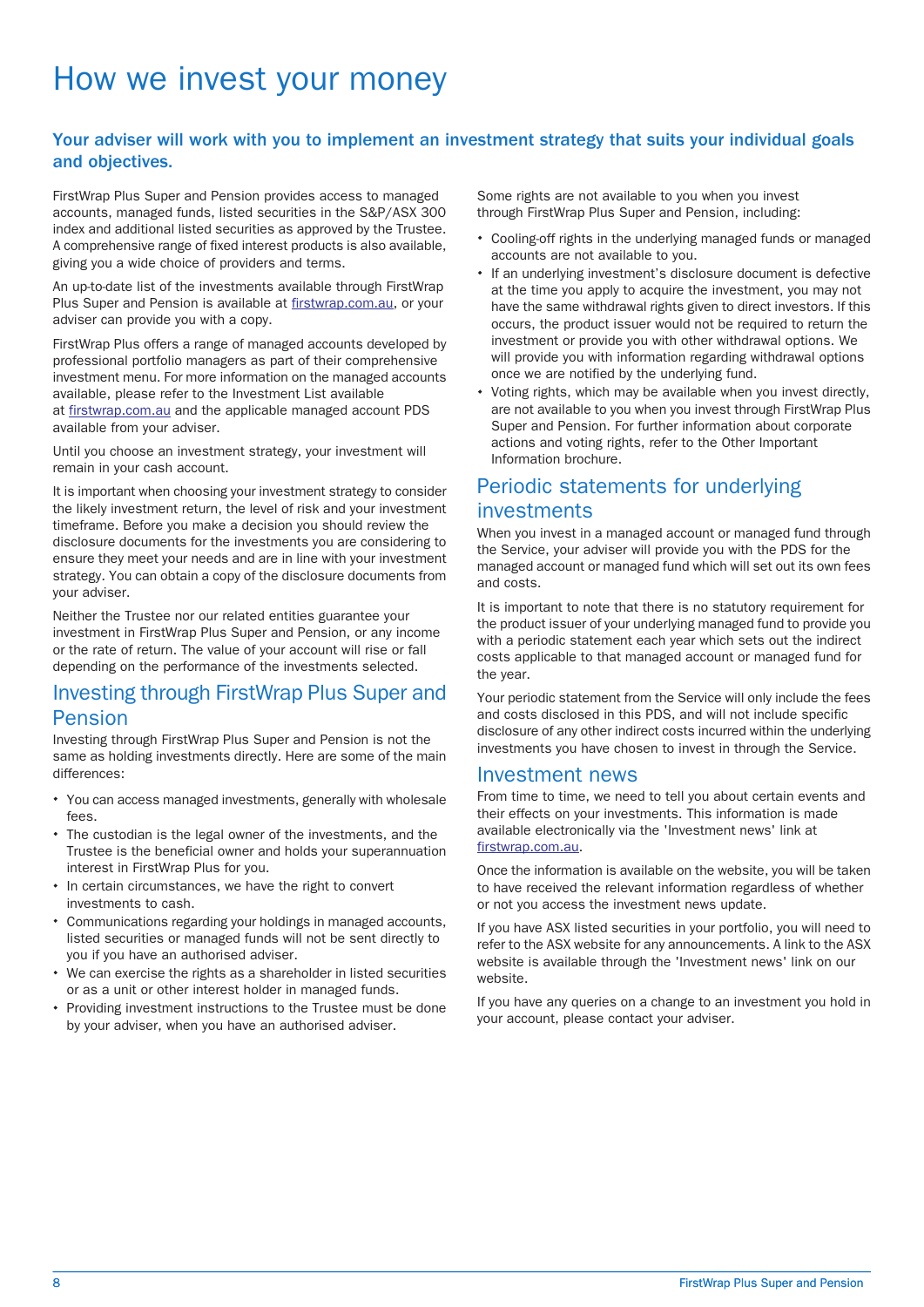### <span id="page-10-0"></span>Fees and other costs

#### DID YOU KNOW?

Small differences in both investment performance and fees and costs can have a substantial impact on your long term returns. For example, total annual fees and costs of 2% of your account balance rather than 1% could reduce your final return by up to 20% over a 30 year period (for example, reduce it from \$100,000 to \$80,000). You should consider whether features such as superior investment performance or the provision of better member services justify higher fees and costs. You or your employer, as applicable, may be able to negotiate to pay lower fees.<sup>1</sup> Ask the fund or your adviser.

#### TO FIND OUT MORE

If you would like to find out more, or see the impact of the fees based on your own circumstances, the Australian Securities and Investments Commission (ASIC) website (www.moneysmart.gov.au) has a superannuation calculator to help you check out different fee options.

This document shows fees and other costs that you may be charged. These fees and other costs may be deducted from your money, from the returns on your investment or from the assets of the superannuation entity as a whole.

Other fees, such as activity fees, advice fees for personal advice and insurance fees, may also be charged, but these will depend on the nature of the activity, advice or insurance chosen by you. Entry fees and exit fees cannot be charged.

Taxes, insurance fees and other costs relating to insurance are set out in another part of this document.

You should read all the information about fees and other costs because it is important to understand their impact on your investment.

Where possible, fees and costs for each investment option offered by the entity are set out in the Investment List.

1 We are required by law to include this information, which refers to the ability to negotiate administration fees. The administration fees for this product are not subject to negotiation and are outlined in this PDS.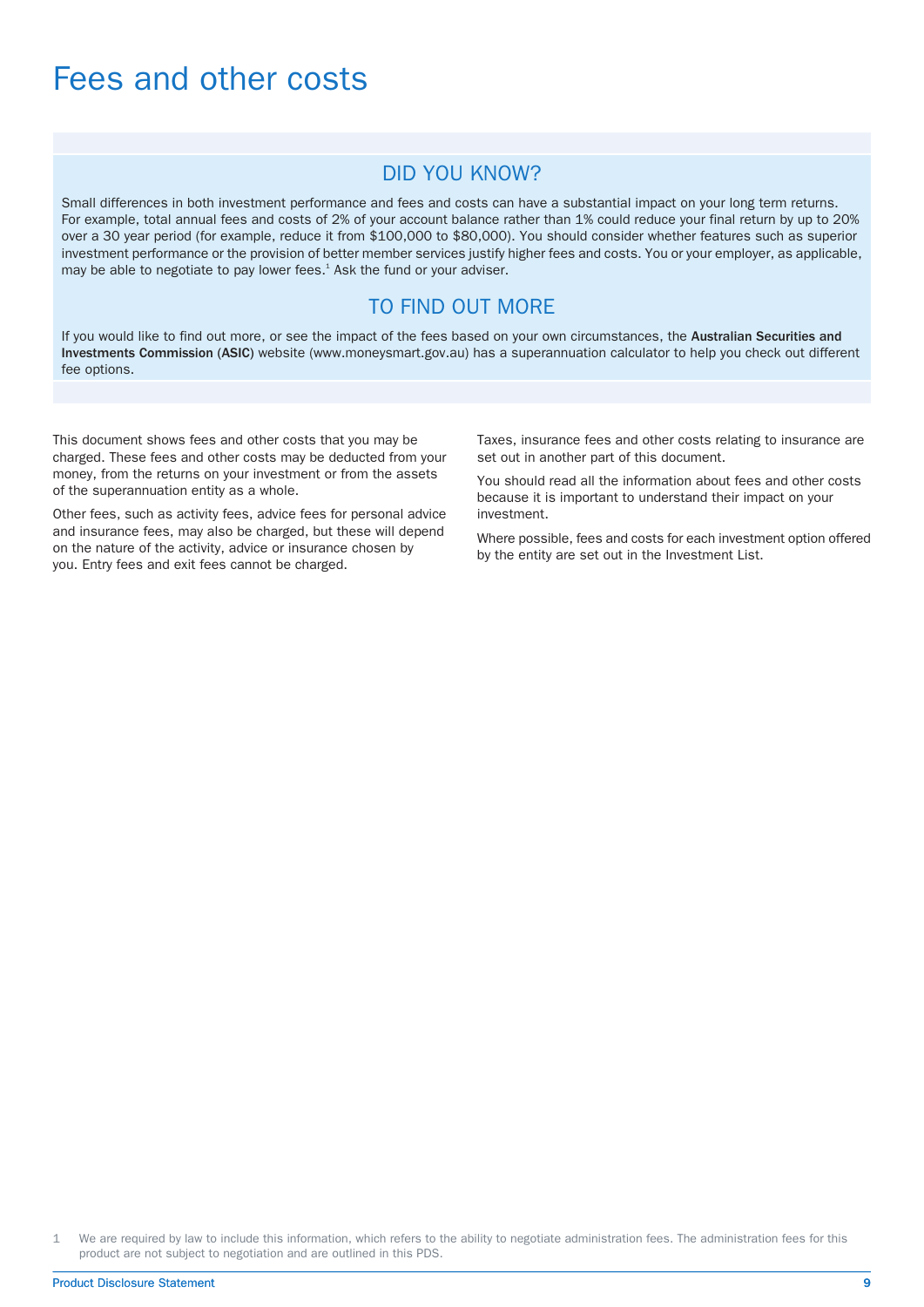<span id="page-11-0"></span>

| <b>FirstWrap Plus Super and Pension</b> |                                                   |             |                                                                                                                                                                                                                                                                                                                                                                                                                                                              |                                                                                                                                                                                                                                                                                                                        |  |  |  |  |                                                                  |
|-----------------------------------------|---------------------------------------------------|-------------|--------------------------------------------------------------------------------------------------------------------------------------------------------------------------------------------------------------------------------------------------------------------------------------------------------------------------------------------------------------------------------------------------------------------------------------------------------------|------------------------------------------------------------------------------------------------------------------------------------------------------------------------------------------------------------------------------------------------------------------------------------------------------------------------|--|--|--|--|------------------------------------------------------------------|
| Type of fee or<br>cost                  | Amount <sup>2</sup>                               |             | How and when paid                                                                                                                                                                                                                                                                                                                                                                                                                                            | The services you receive                                                                                                                                                                                                                                                                                               |  |  |  |  |                                                                  |
| Investment<br>fee <sup>3</sup>          | Nil                                               |             | Not applicable                                                                                                                                                                                                                                                                                                                                                                                                                                               |                                                                                                                                                                                                                                                                                                                        |  |  |  |  |                                                                  |
| Administration<br>fees $3$              | <b>Administration fee</b><br>Balance <sup>4</sup> | Fee pa      | This fee is payable to us on the average balance<br>of your account each month (valued as at the end<br>of the month) and will be deducted from your cash<br>account shortly after the last day of the month.<br>This fee is calculated on a proportionate basis                                                                                                                                                                                             |                                                                                                                                                                                                                                                                                                                        |  |  |  |  | <b>Administration fee</b><br>• Consolidated<br>reporting for all |
|                                         | On the first \$100,000                            | $0.550%$ pa |                                                                                                                                                                                                                                                                                                                                                                                                                                                              | investments in<br>FirstWrap Plus Super                                                                                                                                                                                                                                                                                 |  |  |  |  |                                                                  |
|                                         | On amounts between<br>$$100,000 - $250,000$       | $0.410%$ pa | depending on the number of days in the month<br>your account is open.                                                                                                                                                                                                                                                                                                                                                                                        | and Pension<br>• Access to online<br>reporting of                                                                                                                                                                                                                                                                      |  |  |  |  |                                                                  |
|                                         | On amounts between<br>$$250,000 - $500,000$       | $0.300%$ pa | The Administration fee is not payable on balances<br>held in eligible managed funds. <sup>5</sup> If your total<br>account balance is held in these reduced cost<br>options and the cash account <sup>6</sup> for an entire month,                                                                                                                                                                                                                           | transactions, asset<br>allocation and current<br>valuation of your                                                                                                                                                                                                                                                     |  |  |  |  |                                                                  |
|                                         | On amounts between<br>$$500,000 - $1,000,000$     | $0.150%$ pa | no Administration fee will be deducted from your<br>cash account.                                                                                                                                                                                                                                                                                                                                                                                            | account<br>• Linking related<br>accounts for the                                                                                                                                                                                                                                                                       |  |  |  |  |                                                                  |
|                                         | On amounts between<br>\$1,000,000 - \$3,000,000   | 0.070% pa   |                                                                                                                                                                                                                                                                                                                                                                                                                                                              | purpose of calculating<br>the account<br>Administration fee                                                                                                                                                                                                                                                            |  |  |  |  |                                                                  |
|                                         | On any amount above<br>\$3,000,000                | Nil         |                                                                                                                                                                                                                                                                                                                                                                                                                                                              | (see the 'Additional<br>explanation of fees<br>and costs' section)<br>• Custody and<br>administration of your<br>portfolio of<br>investments<br>• Provision of<br>technology to manage<br>and transact on your<br>portfolio<br>• Access to wholesale<br>fund managers not<br>readily available to<br>retail investors. |  |  |  |  |                                                                  |
| <b>Buy-sell</b><br>spread               | Nil                                               |             | The Trustee does not charge a buy-sell spread;<br>however, this may be applicable on your underlying<br>investments and charged by the investment<br>manager.                                                                                                                                                                                                                                                                                                |                                                                                                                                                                                                                                                                                                                        |  |  |  |  |                                                                  |
|                                         |                                                   |             | The buy-sell spreads for managed funds and<br>unlisted investments vary for each fund. Some<br>investment managers disclose a different price<br>between buying and selling units.                                                                                                                                                                                                                                                                           |                                                                                                                                                                                                                                                                                                                        |  |  |  |  |                                                                  |
|                                         |                                                   |             | This buy-sell spread may be applicable each time<br>you transact on a managed fund.                                                                                                                                                                                                                                                                                                                                                                          |                                                                                                                                                                                                                                                                                                                        |  |  |  |  |                                                                  |
|                                         |                                                   |             | You should refer to the disclosure document for<br>each of your investments for more detail on these<br>price differences.                                                                                                                                                                                                                                                                                                                                   |                                                                                                                                                                                                                                                                                                                        |  |  |  |  |                                                                  |
|                                         |                                                   |             | There is no buy-sell spread for listed securities or<br>term deposits.                                                                                                                                                                                                                                                                                                                                                                                       |                                                                                                                                                                                                                                                                                                                        |  |  |  |  |                                                                  |
|                                         |                                                   |             | The sub-custodian may offset your instructions to<br>buy or sell a managed fund against another<br>instruction to sell or buy that managed fund so<br>that only net transactions are acted on. This will<br>result in a reduction in fees and charges that would<br>have applied had the transaction been processed<br>individually. This fee reduction will be retained by<br>the sub-custodian and be used to reduce the cost<br>of services they provide. |                                                                                                                                                                                                                                                                                                                        |  |  |  |  |                                                                  |
|                                         |                                                   |             | No part of the buy-sell spread is paid to the<br>Trustee.                                                                                                                                                                                                                                                                                                                                                                                                    |                                                                                                                                                                                                                                                                                                                        |  |  |  |  |                                                                  |
| Switching fee                           | Nil                                               |             | Not applicable                                                                                                                                                                                                                                                                                                                                                                                                                                               |                                                                                                                                                                                                                                                                                                                        |  |  |  |  |                                                                  |

<span id="page-11-1"></span><sup>2</sup> All figures disclosed include the net effect of goods and services tax (GST) and reduced input tax credits (RITC). Fees are rounded to the nearest cent. Refer to the Other Important Information brochure for further details.

- 3 If your account balance for a product offered by the superannuation entity is less than \$6,000 at the end of the entity's income year, the total combined amount of administration fees, investment fees and indirect costs charged to you is capped at 3% of the account balance. Any amount charged in excess of that cap must be refunded.
- 4 The fee tiers applicable are applied to the combined balance of all linked accounts within a family group<br>5 Investment fees are still applicable for the eligible managed fund holdings. Refer to the Investment List

5 Investment fees are still applicable for the eligible managed fund holdings. Refer to the Investment List for a list of the eligible managed funds.<br>6 This includes unsettled trades. This includes unsettled trades.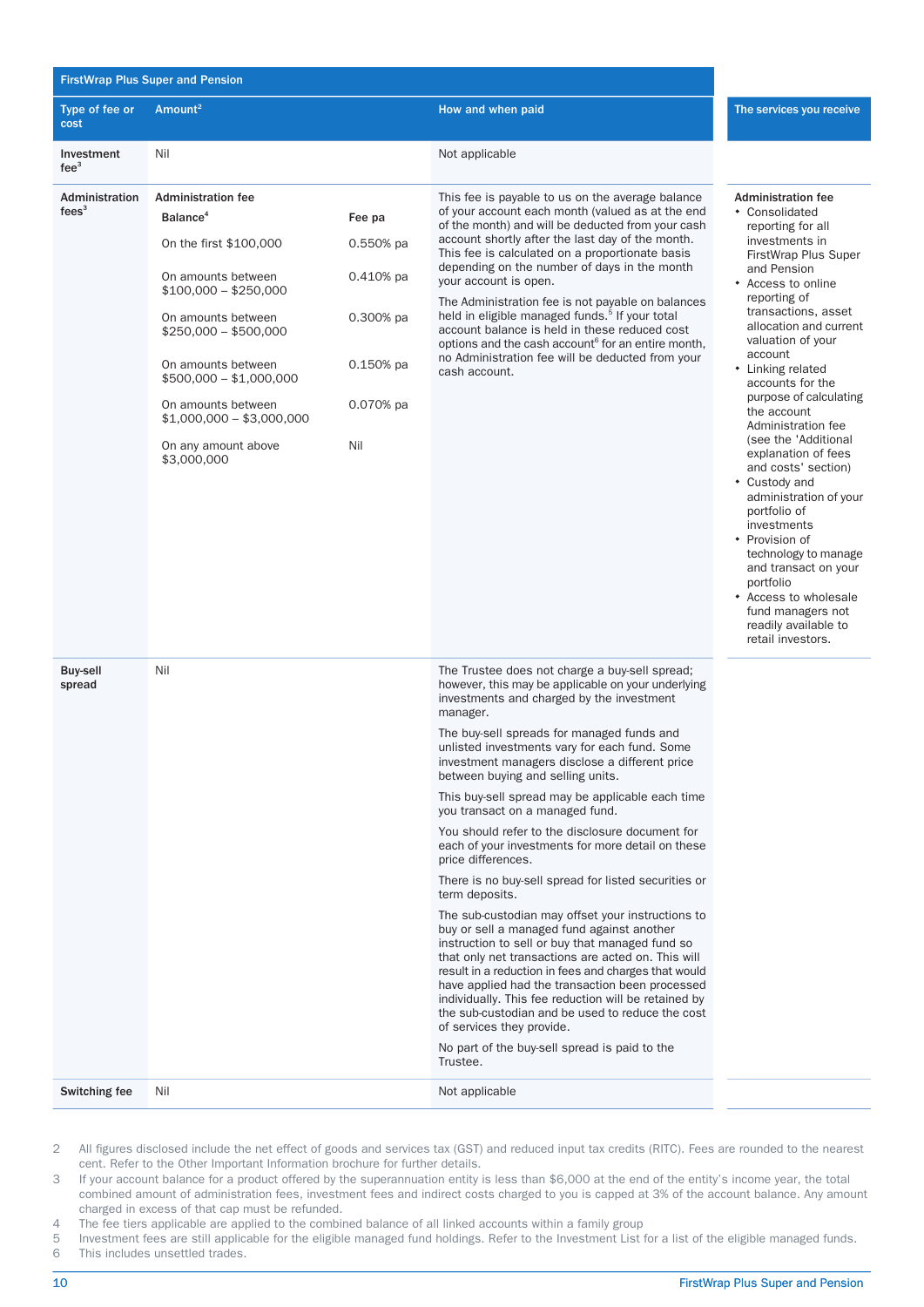|                                                                                                               | <b>FirstWrap Plus Super and Pension</b>                                            |                                                                                                                                                                                                                                                                                                                                                                                                                                                                                                                                                                                                                                                                                                             |                                                                                             |
|---------------------------------------------------------------------------------------------------------------|------------------------------------------------------------------------------------|-------------------------------------------------------------------------------------------------------------------------------------------------------------------------------------------------------------------------------------------------------------------------------------------------------------------------------------------------------------------------------------------------------------------------------------------------------------------------------------------------------------------------------------------------------------------------------------------------------------------------------------------------------------------------------------------------------------|---------------------------------------------------------------------------------------------|
| Type of fee or<br>cost                                                                                        | Amount <sup>2</sup>                                                                | How and when paid                                                                                                                                                                                                                                                                                                                                                                                                                                                                                                                                                                                                                                                                                           | The services you receive                                                                    |
| Advice fee<br>relating to all<br>members<br>investing in a<br>particular<br>investment<br>option <sup>7</sup> | Nil                                                                                | Not applicable                                                                                                                                                                                                                                                                                                                                                                                                                                                                                                                                                                                                                                                                                              |                                                                                             |
| Other fees and<br>costs                                                                                       | Refer to the 'Additional explanation of fees and<br>costs' section on pages 12-13. |                                                                                                                                                                                                                                                                                                                                                                                                                                                                                                                                                                                                                                                                                                             |                                                                                             |
| Indirect cost<br>ratio <sup>3</sup>                                                                           | Estimated to be $0\% - 4.43\%$ pa, depending on the<br>investment option           | This fee is payable to the investment manager or<br>responsible entity of your underlying investment in<br>a managed account, managed fund or unlisted<br>investment.                                                                                                                                                                                                                                                                                                                                                                                                                                                                                                                                       | Professional investment<br>of your managed<br>accounts, managed<br>funds and other unlisted |
|                                                                                                               |                                                                                    | The range shown in this table is an estimated<br>percentage as at 30 September 2019 and may or<br>may not include any performance based fees.                                                                                                                                                                                                                                                                                                                                                                                                                                                                                                                                                               | investments.                                                                                |
|                                                                                                               |                                                                                    | This fee is not deducted from your pooled cash<br>account. For managed funds and unlisted<br>investments, this fee is generally deducted before<br>calculating the unit price for the investment. For a<br>managed account, the managed account fee is<br>deducted from the cash holding within the<br>managed accounts.                                                                                                                                                                                                                                                                                                                                                                                    |                                                                                             |
|                                                                                                               |                                                                                    | Refer to the Investment list for the fees applicable<br>to each investment option offered. Further<br>information on investment costs including indirect<br>costs for your investment option is set out in the<br>relevant disclosure document for the underlying<br>investment, available from your adviser. The<br>investment costs may also change as determined<br>by the investment manager. This fee does not<br>apply to some investment types, including certain<br>listed shares and term deposits where these are<br>held directly in FirstWrap Plus Super and Pension.<br>Any rebates received from underlying investment<br>managers in respect of your investment will be<br>passed on to you. |                                                                                             |

2 All figures disclosed include the net effect of goods and services tax (GST) and reduced input tax credits (RITC). Fees are rounded to the nearest cent. Refer to the Other Important Information brochure for further details.

7 The Trustee does not charge an advice fee; for your adviser's fees refer to the Adviser fees section on page 13-14.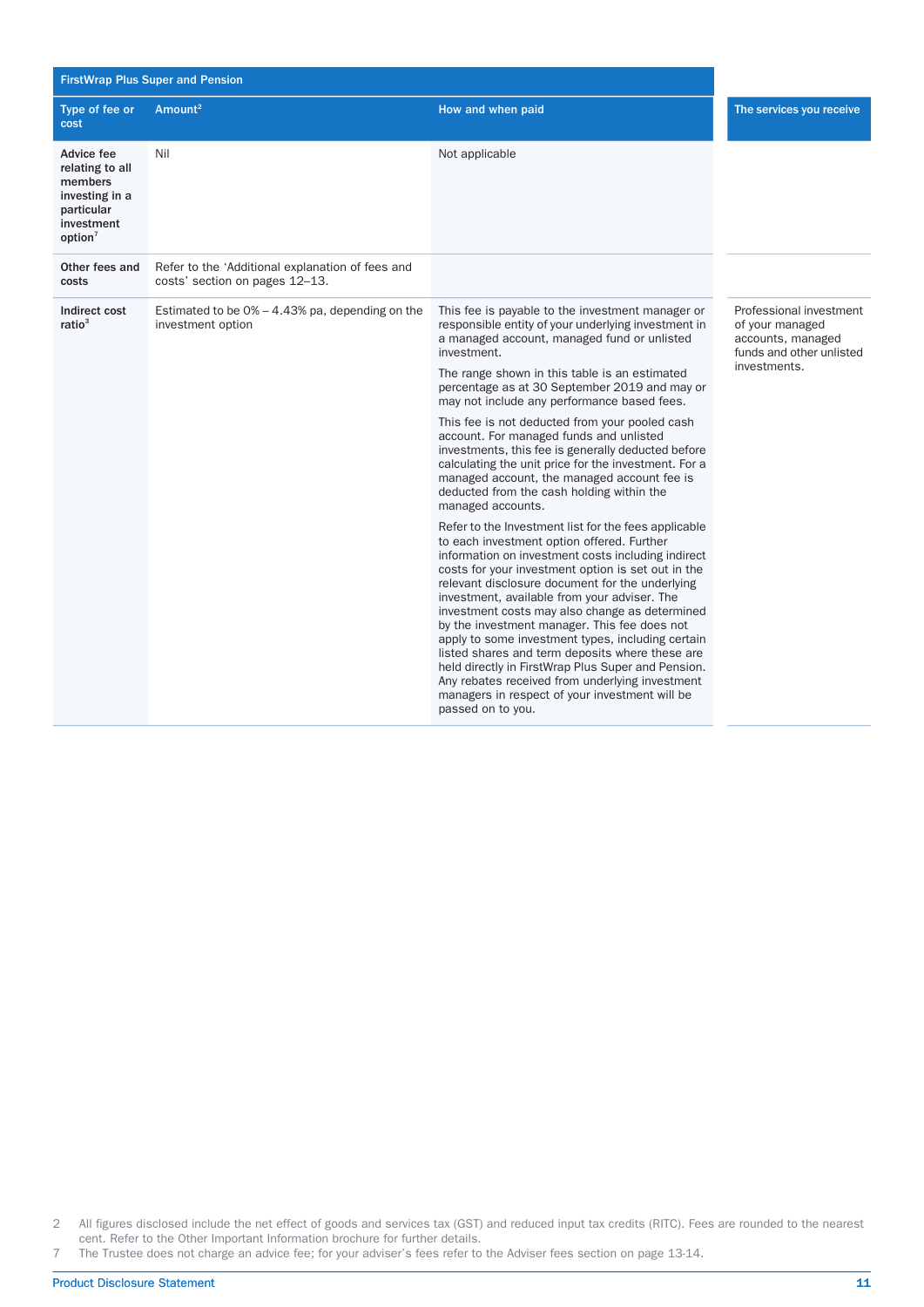#### Additional explanation of fees and costs Fees and taxes

The fees in this section are disclosed gross of any income tax. The Fund claims the relevant tax deduction, if applicable, and this is taken into account to reduce the amount of overall tax that may be applicable to your account.

#### Fee aggregation

You have the option to establish a client file (known as a family group) to link FirstWrap Plus accounts, for example FirstWrap Plus Personal Super, FirstWrap Plus Pension, FirstWrap Plus Term Pension and FirstWrap Plus Investments held by members of your immediate family. You may also link family trusts and any business accounts where you or a member of your immediate family is a trustee or director, subject to privacy and consent requirements being met.

We reserve the right to refuse requests for accounts to be combined in a family group (for example where the account holder, including trustees and directors, is not a member of the immediate family).

By linking accounts, you ensure that the Administration fees (as shown on page 10) is applied on the combined value of the accounts within your family group, meaning that you will benefit from scale and potentially pay a lower Administration fee. Fee aggregation will not apply on accrued fees deducted on closing your account.

If you link accounts for fee aggregation, you may also have the option to view information of other other account holders within your family group where each member consents to do so. Refer to the 'Consolidated reports' section on page [17](#page-18-1) for further information. You can advise your adviser or us at any time to remove this access.

Balances held in eligible managed funds that do not attract an Administration fee will not count towards the combined value of the accounts within your family group. If your entire account balance is invested with these funds, the cash account and the value of any unsettled trades will also not apply to the combined value of the account.

#### Example of administration fees on linked accounts

|                                                                                                  | <b>Portfolio balance</b> | Non-linked fee pa | Linked fee pa | Savings pa (\$) | Savings pa (%) |
|--------------------------------------------------------------------------------------------------|--------------------------|-------------------|---------------|-----------------|----------------|
| Smith Investments Pty Ltd<br>ATF Smith Super Fund<br>FirstWrap Plus Investments -<br><b>SMSF</b> | \$650,000                | \$1,730.00        | \$1,374.75    | \$355.25        | 21%            |
| Kelly Smith FirstWrap Plus<br>Investments                                                        | \$300,000                | \$1,105,00        | \$634.50      | \$470.50        | 43%            |
| Peter Smith FirstWrap Plus<br>Personal Super                                                     | \$50,000                 | \$275.00          | \$133.25      | \$141.75        | 52%            |
| Total                                                                                            | \$1,000,000              | \$3,110.00        | \$2,142.50    | \$967.50        | 31%            |

Note: All figures disclosed include the net effect of GST and RITC (refer to the Other Important Information brochure for further details). This example does not include eligible managed funds where the Administration fee does not apply.

#### Increases or alterations to fees and charges

The Trustee may increase existing fees and charges at its discretion or impose additional fees, subject to the maximum amount allowed under the trust deed. If we decide to introduce any additional fees or increase existing fees and charges (other than the cost component of fees), we will give you at least 30 days' advance notice.

We may at our discretion reduce or waive any of the fees and costs disclosed in this PDS.

#### Other fees and costs Transactional and operational costs

Transactional and operational costs (transaction costs) may include transaction fees, brokerage transaction fees, settlement and clearing costs, stamp duty and 'buy-sell spreads' for each fund.

They are an additional cost to you and are associated with actual investment transactions and the buying and selling of investments.

The costs described in the following table may apply depending on the investment decisions you make. They cover the costs incurred in the execution and settlement of your trade by the broker and the custodian, and covers other costs associated with providing this service.

#### Performance fees

The Trustee does not deduct performance fees. However, some underlying managed funds may have a performance fee. Refer to the PDS for the underlying managed fund, available from your adviser.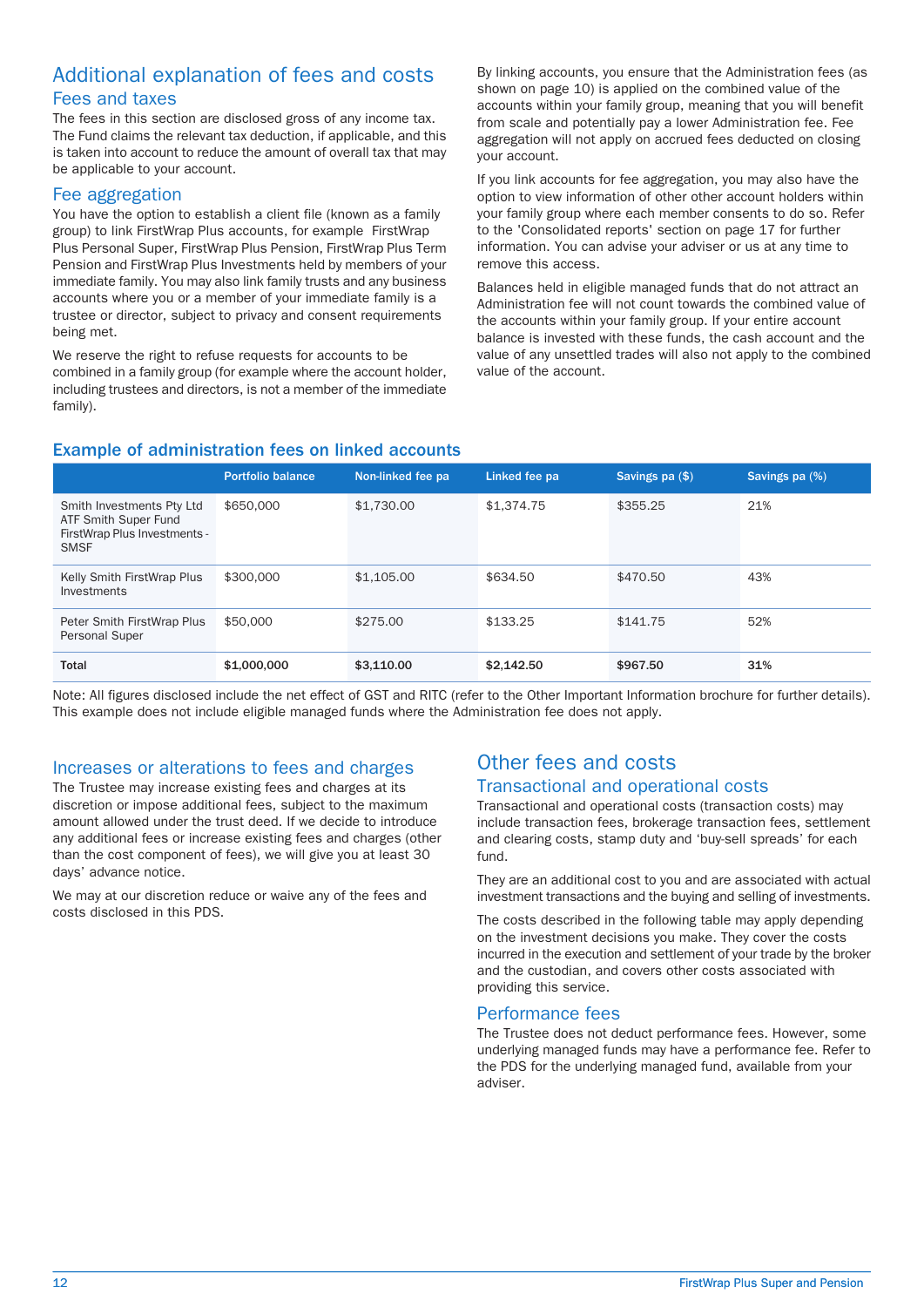| Fee type               | Amount <sup>8</sup>                                                                                                                                                                                                                                                                       | How and when paid                                                                                                                                                                                                                                                                                                                                                               | <b>Explanation of cost</b>                                                                                                                                                      |
|------------------------|-------------------------------------------------------------------------------------------------------------------------------------------------------------------------------------------------------------------------------------------------------------------------------------------|---------------------------------------------------------------------------------------------------------------------------------------------------------------------------------------------------------------------------------------------------------------------------------------------------------------------------------------------------------------------------------|---------------------------------------------------------------------------------------------------------------------------------------------------------------------------------|
| Standard brokerage     | Brokerage will be charged at the rate<br>of 0.10% of the value of the<br>transaction with a minimum charge<br>per contract settled of \$39 for<br>individual trades. <sup>9</sup><br>You will pay nil brokerage for listed<br>security trades that occur as part of<br>a managed account. | This brokerage applies for trades<br>placed using the standard trustee<br>approved broker. If listed securities<br>(for example, company listed<br>securities, property trusts and income<br>securities) are bought or sold in<br>respect of your account, brokerage will<br>apply. This fee will be deducted from<br>your cash account on contract<br>settlement. <sup>9</sup> | The brokerage fee covers the costs<br>incurred in the execution and<br>settlement of your trade. This fee also<br>covers other costs associated with<br>providing this service. |
| Brokerage multi-broker | Brokerage rates are negotiated with<br>the broker, plus a flat rate of \$15.37<br>per contract settled. <sup>9</sup>                                                                                                                                                                      | This brokerage applies for trades<br>placed using another trustee approved<br>broker and the fee is negotiated by<br>you and your adviser with the broker,<br>plus the multi-broker settlement fee<br>per contract settled. <sup>9</sup> This fee will be<br>deducted from your cash account on<br>contract settlement.                                                         | The brokerage fee covers the costs<br>incurred in the execution and<br>settlement of your trade. This fee also<br>covers other costs associated with<br>providing this service. |

For further information about fees and other costs, go to the 'Further information about fees and other costs' section in the Other Important Information brochure at [firstwrap.com.au.](https://firstwrap.com.au)

#### Insurance premium

Please refer to the LifeProtect Insurance brochure, which is available at [firstwrap.com.au](https://firstwrap.com.au), for further details.

<span id="page-14-1"></span>For further information about fees and other costs, go to the 'Further information about fees and other costs' section in the Other Important Information brochure at the FirstWrap Plus Super and Pension website at [firstwrap.com.au](https://firstwrap.com.au)

#### Adviser fees

Your adviser and/or your adviser's licensee group may receive the fees listed on the next page in exchange for the services provided to you. When completing the FirstWrap Plus Super and Pension application form, you and your adviser will need to decide on the amount that you may pay in adviser service fees. You may negotiate with your adviser to pay fees relating to the services provided to you in relation to your investments in your FirstWrap Plus Super and Pension account. You must specify the amount of these fees as part of your original account application or, subsequently, by completing and signing a Fee amendment authority form, available through your adviser. By doing this, you direct us to pay these fees to your adviser through your adviser's licensee group.

You may renegotiate what you pay to your adviser at any time directly with your adviser, or you can contact us to remove any adviser fees. The Statement of Advice provided by your adviser will set out the fees you will pay.

Superannuation law restricts the circumstances in which we are permitted to make payments to your adviser from your superannuation or pension account to those that relate entirely to advice concerning FirstWrap Plus Super and Pension.

Where these fees are deducted from your superannuation or pension account, they must be:

- authorised (consented to) by you
- for advice and services provided only to you
- in relation to your FirstWrap Plus Super and Pension account from which the fee is being deducted
- <span id="page-14-0"></span>of a reasonable amount for the advice and services provided to you.

The adviser fees deducted from your FirstWrap Plus Super and Pension account must be in relation to advice received for your super or pension account; this is referred to as the Sole Purpose

test. Adviser fees cannot be deducted for advice on financial matters outside of your super or pension account i.e. insurance held outside of super, debt reduction strategies, other investments such as investment property or superannuation not held with us. This may be considered an early release of super.

For further information about adviser fees, refer to the section on adviser fees in the Other Important Information brochure.

The actual fees paid by us to your adviser and/or their licensee group may be greater than the fees deducted from your member cash account. These fees are inclusive of GST whereas the amounts deducted from your cash holding are inclusive of GST less RITC, where a RITC is available.

For more information about GST and RITC, please refer to the GST and RITC section under 'Further information about fees and other costs' in the Other Important Information brochure.

8 All figures disclosed include the net effect of GST and RITC. Refer to the Other Important Information brochure for further details.

9 Should the transaction fail to settle, any default and/or dishonour fees will be deducted from the balance of your cash account.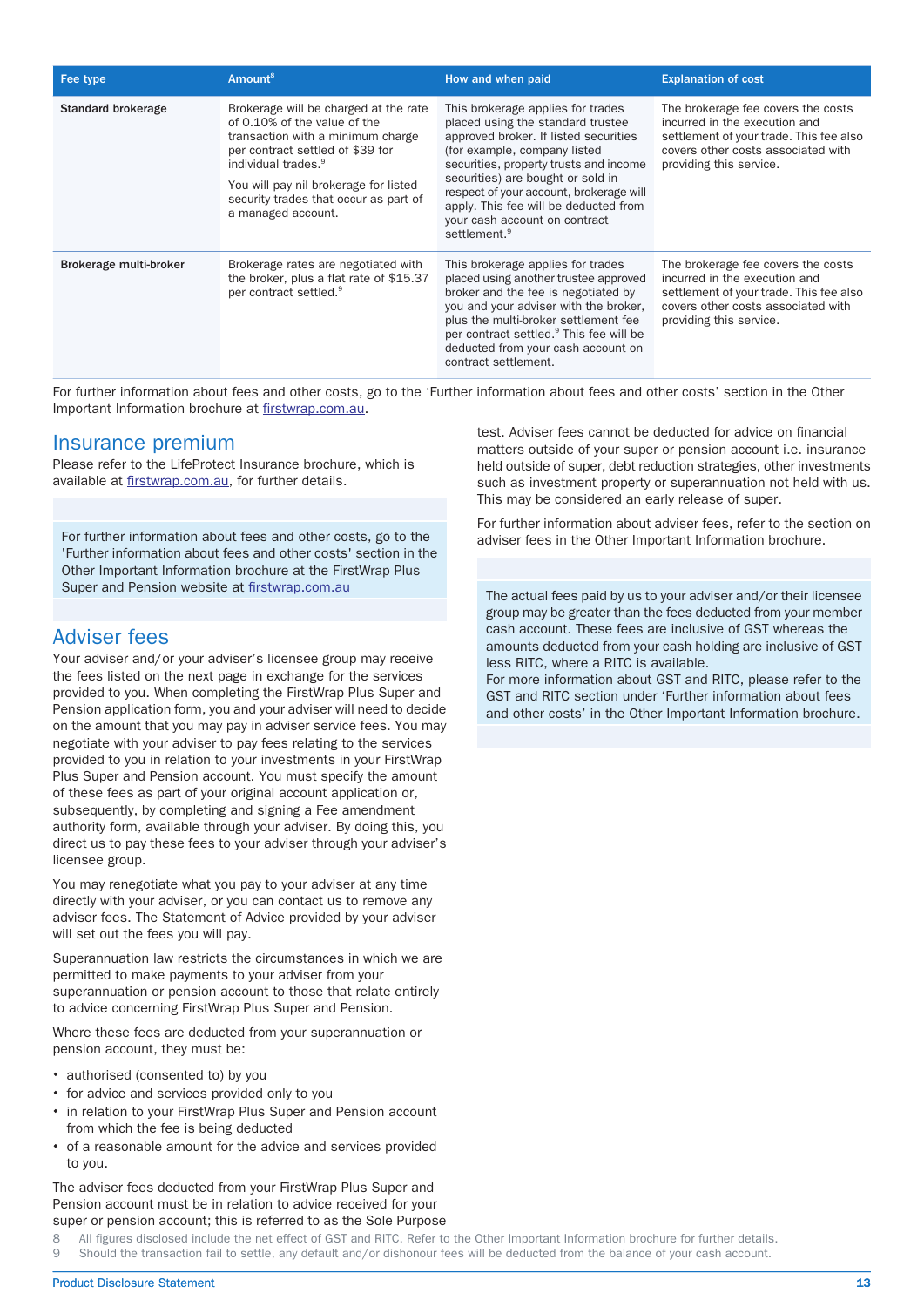| Fee type                                                                                                  | Amount <sup>10</sup>                                                                                                                                                                                                                                                                                                                          | How and when paid                                                                                                                                                                                                                                                                                                                                                                                                                                                                                                                                                                                                                                                                                                                                                                                       | The services you receive                                                                                                                                                                                                                                                                                                             |
|-----------------------------------------------------------------------------------------------------------|-----------------------------------------------------------------------------------------------------------------------------------------------------------------------------------------------------------------------------------------------------------------------------------------------------------------------------------------------|---------------------------------------------------------------------------------------------------------------------------------------------------------------------------------------------------------------------------------------------------------------------------------------------------------------------------------------------------------------------------------------------------------------------------------------------------------------------------------------------------------------------------------------------------------------------------------------------------------------------------------------------------------------------------------------------------------------------------------------------------------------------------------------------------------|--------------------------------------------------------------------------------------------------------------------------------------------------------------------------------------------------------------------------------------------------------------------------------------------------------------------------------------|
| Initial advice fee                                                                                        | 0% to 4.10% per contribution.<br>This fee can be expressed as<br>either a % or \$ amount but cannot<br>exceed the equivalent of 4.10%.                                                                                                                                                                                                        | The Initial advice fee is deducted from your cash<br>account when you make a contribution, and where<br>you agree with your adviser can be applied to future<br>contributions including a regular contribution. The<br>amount of this fee can be negotiated with your<br>adviser.<br>If the Initial advice fee relates to an in-specie transfer<br>the Initial advice fee is deducted once all assets are<br>confirmed in our custody and there is available cash<br>in your cash account.                                                                                                                                                                                                                                                                                                              | • An investment portfolio aligned<br>with your overall investment<br>strategy.<br>• Management of the paperwork<br>to set up the relevant<br>investments.                                                                                                                                                                            |
| Ongoing advice fee<br>This fee may also be<br>referred to as<br>'Adviser service fee'<br>on your reports. | As agreed between you and your<br>adviser. These fees are stated on<br>the application form and may be<br>expressed as either a % and/or \$.<br>If the fee is $$$ based, the $$$<br>amount may be automatically<br>indexed each year in line with<br>inflation (consumer price index),<br>where you have agreed to this with<br>your adviser. | In accordance with your directions, the Ongoing<br>advice fee is deducted from your cash account and<br>paid to your adviser's licensee group, shortly after<br>the last day of each month.<br>The % fee is payable as a single fee on the average<br>of the balance of your account each month (valued<br>at the end of the month).<br>Different rates may apply according to the type of<br>investment.<br>The \$ fee is proportioned equally over 12 months.<br>For a part month, the fee is pro-rated.                                                                                                                                                                                                                                                                                              | • Ongoing service including<br>requesting some transactions<br>on your behalf.<br>Depending on the service you<br>٠<br>have agreed with your adviser,<br>you may also receive:<br>• updates on the status of<br>your account<br>• advice on your<br>superannuation/pension<br>portfolio<br>• assistance answering<br>your questions. |
| One-off advice fee                                                                                        | A \$ amount on a one-off basis.                                                                                                                                                                                                                                                                                                               | As negotiated and agreed between you and your<br>adviser, this fee is debited from your cash account,<br>in accordance with your direction, on the day you and<br>your adviser's signed authorisation has been<br>processed by us. This fee enables you to pay for<br>ongoing advice from your cash account, as<br>applicable.                                                                                                                                                                                                                                                                                                                                                                                                                                                                          | • Advice received from your<br>adviser.                                                                                                                                                                                                                                                                                              |
| Model portfolio fee                                                                                       | As agreed between you and your<br>adviser this fee is determined<br>based on the model portfolio<br>selected. It is expressed as a %.                                                                                                                                                                                                         | If you establish a model portfolio arrangement as<br>part of your FirstWrap Plus Super and<br>Pension account, a model portfolio fee may be<br>charged on the account balance managed under that<br>arrangement.<br>Your adviser will provide you with details of the fee<br>rate applicable. This fee is calculated on a<br>proportionate basis each month you are linked to a<br>model portfolio arrangement, based on the average<br>holding in investments that are covered under your<br>model portfolio arrangement (valued at the end of<br>the month), in accordance with your direction.<br>This amount may be retained by your adviser's<br>licensee group or may be passed on to an investment<br>manager or investment consultant to provide a<br>service in relation to a model portfolio. | • Investment selection,<br>investment monitoring, set-up<br>and ongoing management of<br>your portfolio service<br>arrangement, including<br>rebalancing of your account<br>back to your model portfolio<br>allocation.                                                                                                              |
| <b>Adviser Transaction fees</b>                                                                           |                                                                                                                                                                                                                                                                                                                                               |                                                                                                                                                                                                                                                                                                                                                                                                                                                                                                                                                                                                                                                                                                                                                                                                         |                                                                                                                                                                                                                                                                                                                                      |
| Adviser service fee<br>(listed securities)                                                                | 0% to 2.05% of the value of each<br>listed security buy or sell<br>transaction.                                                                                                                                                                                                                                                               | As negotiated and agreed between you and your<br>adviser. This fee can be charged on listed security<br>transactions. The fee is deducted from your cash<br>account on the day of settlement.<br>As part of your application you are able to choose to<br>opt-in to paying this fee.<br>This fee is paid to your adviser.                                                                                                                                                                                                                                                                                                                                                                                                                                                                               | Implementation of your listed<br>security transaction.                                                                                                                                                                                                                                                                               |

<span id="page-15-0"></span>10 All figures disclosed include the net effect of GST and RITC. Fees are rounded to the nearest cent. Refer to the Other Important Information brochure for further details.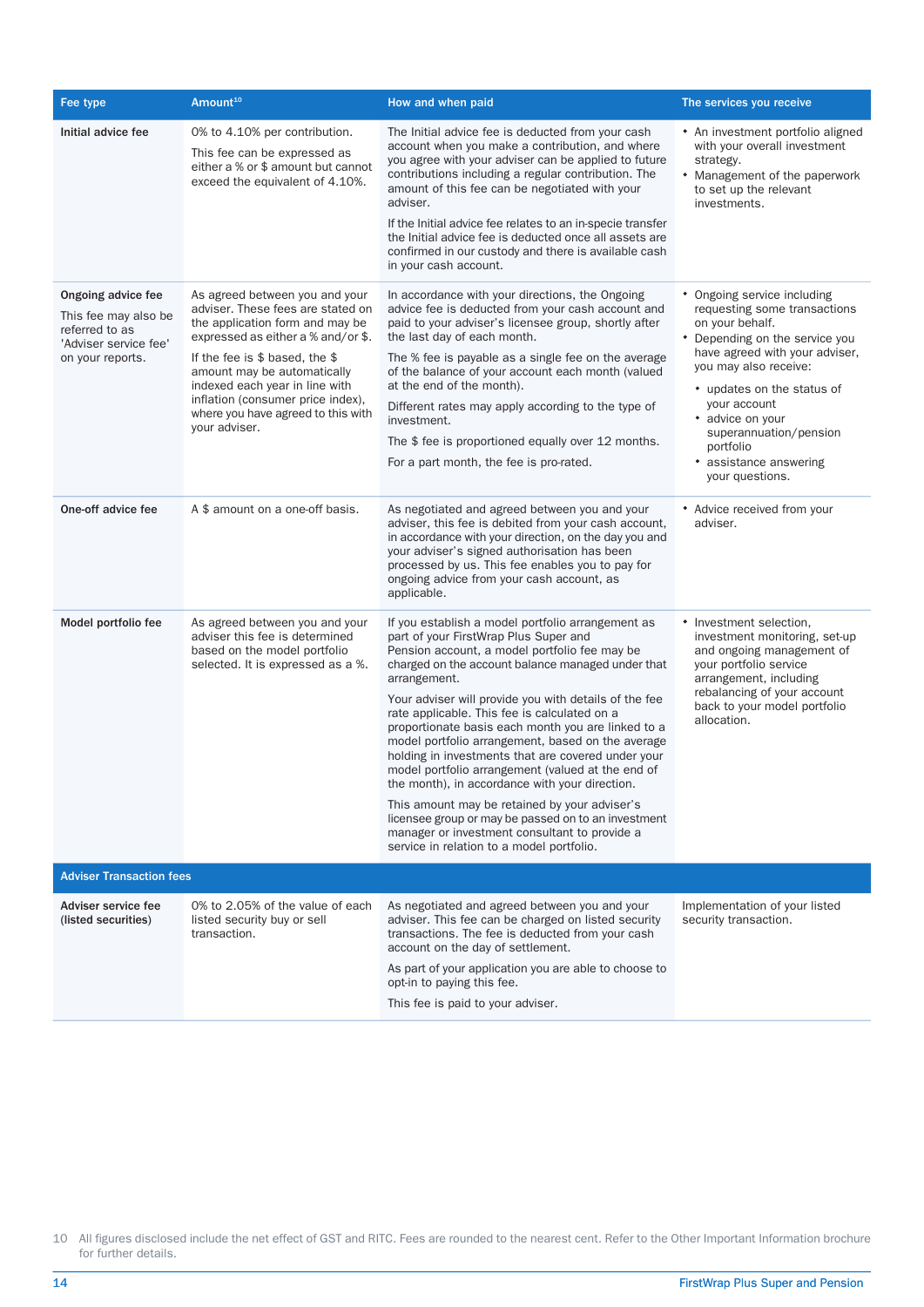#### Example of annual fees and costs

This table gives an example of how fees and costs for a balanced investment option for this product can affect your superannuation investment over a one-year period. You should use this table to compare this superannuation product with other superannuation products.

| Example $11$                                                    | <b>Balance of \$50,000</b> |                                                                                                                      |  |  |
|-----------------------------------------------------------------|----------------------------|----------------------------------------------------------------------------------------------------------------------|--|--|
| <b>FirstChoice Wholesale Multi-Index Balanced Fund</b>          |                            |                                                                                                                      |  |  |
| Investment fees                                                 | Nil                        | For every \$50,000 you have in FirstChoice Wholesale Multi-Index Balanced Fund you<br>will be charged \$0 each year. |  |  |
| <b>PLUS</b><br>Administration fee                               | 0.550%                     | And, you will be charged \$275.00 in Administration fees.                                                            |  |  |
| <b>PLUS</b><br>Indirect costs for the<br>superannuation product | $0.690\%$ <sup>12</sup>    | And, indirect costs of \$345 each year will be deducted from your investment.                                        |  |  |
| <b>EQUALS</b><br>Cost of product                                | product.                   | If your balance was \$50,000, then for that year you will be charged fees of \$620.00 for the superannuation         |  |  |

Note: Additional fees may apply. A buy-sell spread may also apply whenever you make a contribution, exit, rollover or investment switch. The sell spread for exiting is 0.10% (this will be equal to \$50 for every \$50,000 you withdraw).

The fees and costs relate to access to the investments on the Investment List and some (but not all) of the costs within those investments. Additional costs will be charged by the issuers of the products that you decide to invest in.

#### Example of fees and costs

The following example shows fees and costs of investing through FirstWrap Plus Super and Pension, excluding any fees you have agreed directly with, and paid to, your adviser and/or their licensee (as shown on pages [13](#page-14-1) to [14\)](#page-15-0).

| Example <sup>11</sup>                                                                      |                                  |
|--------------------------------------------------------------------------------------------|----------------------------------|
| Assuming an average account balance of \$500,000 over a 12-month period                    |                                  |
| <b>Administration fee</b>                                                                  |                                  |
| First \$100,000 at 0.550% pa<br>Next \$150,000 at 0.410% pa<br>Next \$250,000 at 0.300% pa | \$550.00<br>\$615.00<br>\$750.00 |
| <b>Total Administration fee</b>                                                            | $$1,915.00$ pa                   |
| Administration fee as a percentage of your account balance                                 | $0.3830%$ pa                     |
| <b>Additional investment costs:</b>                                                        |                                  |
| Fees to investment manager (ICR)<br>Brokerage on listed security transactions              | \$3,412.50<br>\$156.00           |
| Total additional investment costs                                                          | \$3,568.50 pa                    |
| Total additional investment costs as a percentage of your account balance                  | $0.7137%$ pa                     |
| Total fees and charges                                                                     | \$5,483.50 pa                    |
| Fees and charges as a percentage of your account balance (0.3830% pa + 0.7137% pa)         | 1.0967% pa                       |

The following assumptions apply to this example:

- Fees are inclusive of the net effect of GST and RITC (refer to the Other Important Information brochure for further details).
- 0.5% of the portfolio is held in cash, 75% of the portfolio is held in managed funds, 24.5% of the portfolio is held in listed security investments.
- Four listed security trades are made throughout the 12-month period.
- Brokerage costs (using a standard broker) on listed security transactions are \$39.00 (inclusive of GST and RITC) per transaction.
- The indirect cost ratio (ICR) (that is, fees and charges expressed as a percentage of the investment) for the managed funds held through the Service is 0.91%. No additional fees are payable in respect of the underlying investments selected by you.
- The balance of your account is held in your cash account. No income is reinvested.
- <span id="page-16-0"></span>The following fees are not included in this example: Adviser service fees and model portfolio fees.
- The account is not linked for fee aggregation.
- No investments are held under a managed account.

The examples do not take into account any eligible managed funds where the administration fees are not payable.

This example should be used as a guide only and may not represent the actual fees that you will pay if you join FirstWrap Plus Super and Pension.

11 All figures disclosed include the net effect of GST and RITC. Refer to the Other Important Information brochure for further details.

12 Indirect costs of 0.690% for the FirstChoice Wholesale Multi-Index Balanced Fund are assumed for this example.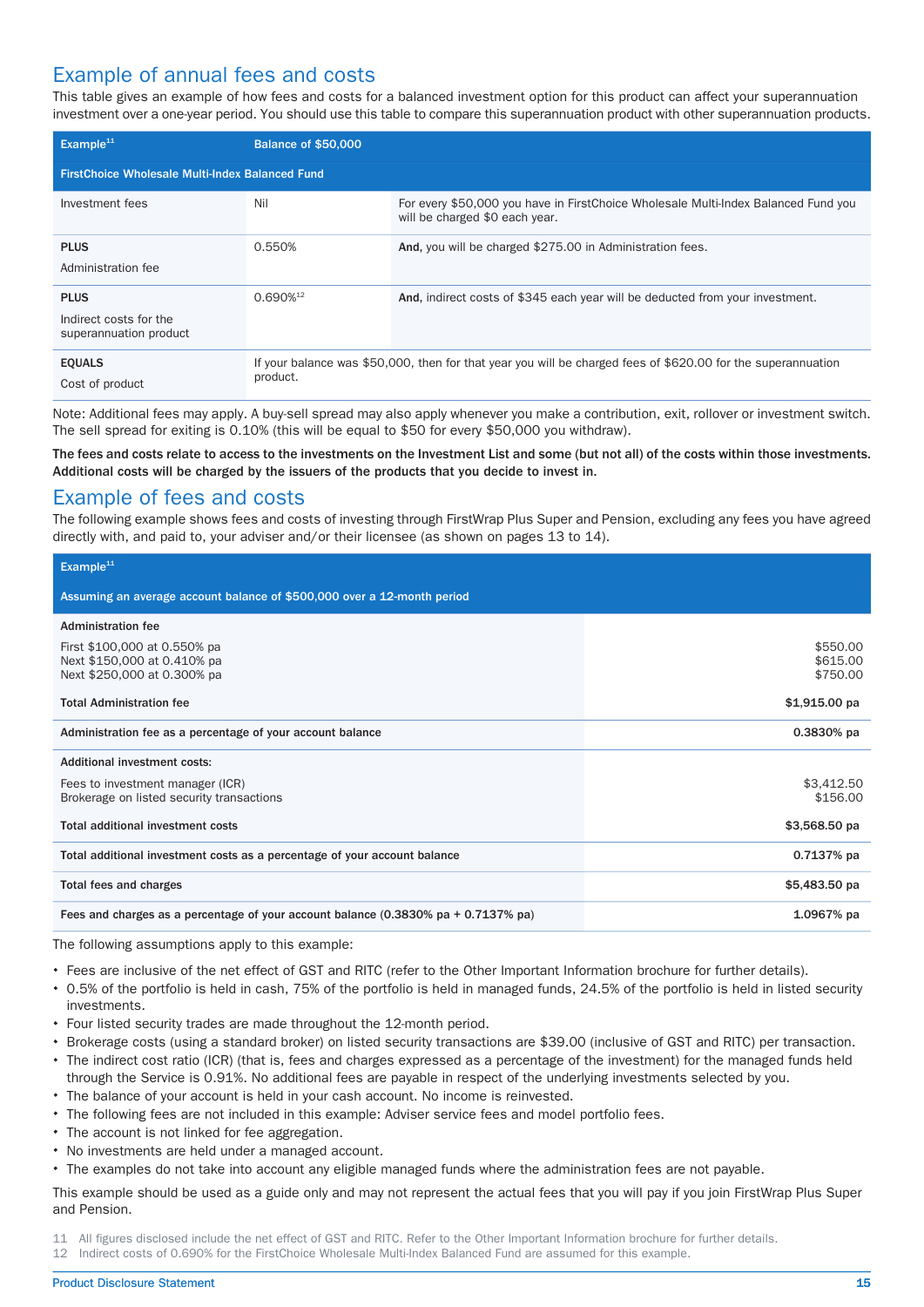### **Insurance**

#### <span id="page-17-0"></span>You have the option to apply for insurance through FirstWrap Plus Personal Super, with the premiums deducted from your super account.

#### Group insurance

LifeProtect is an insurance product which is integrated into the FirstWrap Plus Personal Super product.

Three types of cover are available:

- life cover payable on death or terminal illness
- life and total and permanent disablement (TPD) cover
- income protection cover.

The cost of cover will depend on the type and level of cover you require and the premiums will be deducted from your cash account. Insurance benefits are currently underwritten by The Colonial Mutual Life Assurance Society Limited ABN 12 004 021 809, trading as CommInsure, and are issued under the terms and conditions of a policy document issued to the Trustee. The Trustee, on request, will provide a copy of the policy document, free of charge.

The Colonial Mutual Life Assurance Society Limited ABN 12 004 021 809 (CMLA), trading as CommInsure, receives insurance premiums for the insurance benefits it provides. As at 1 December 2019, CMLA is a wholly-owned but non-guaranteed subsidiary of the Bank. The Bank has agreed to divest CMLA to the AIA Group, with the transaction due to complete in 2020. As part of the divestment, the Bank and AIA Australia Limited (which is part of the AIA Group) have entered into a Joint Cooperation Agreement, under which AIA Australia Limited has an appropriate level of direct management and oversight of the CMLA business. 'CommInsure' is a registered business name of CMLA.

The Trustee may change the insurer from time to time, as it considers appropriate.

If you want to apply for insurance cover, you must have a FirstWrap Plus Personal Super account and complete an insurance application form and other applicable documents requested by CommInsure. CommInsure will individually assess your application and confirm if your application is accepted. CommInsure may request further evidence, including medical information from you or one of your doctors, to complete your application. If further information is required, CommInsure will contact your adviser directly. Your cover commences when CommInsure has accepted your application and you have become a member of FirstWrap Plus.

If you are transferring all of your benefits from a FirstWrap Plus Personal Super account to a FirstWrap Plus Pension account, any group insurance arrangement linked to your FirstWrap Plus Personal Super account will cease on transfer to pension.

#### Retail insurance

Retail insurance options may also be available. Please ask your adviser for details.

The LifeProtect Insurance brochure and the LifeProtect Insurance Rates, available at [firstwrap.com.au](https://firstwrap.com.au), outlines the insurance premium costs, eligibility requirements, cancellation conditions and exclusions which apply to each type of insurance cover available. You should read this brochure before deciding whether the insurance is appropriate to you.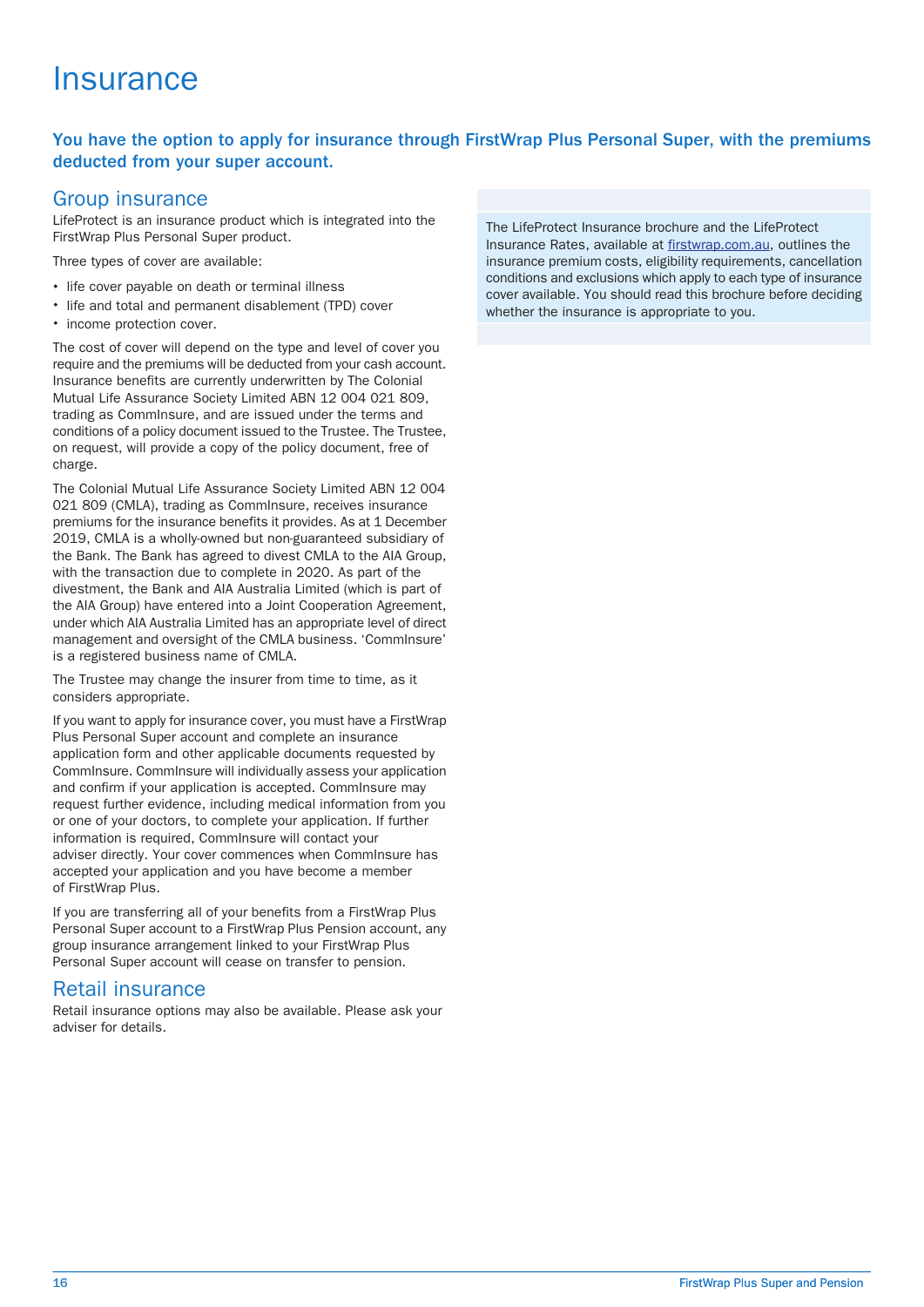# Reporting

#### <span id="page-18-0"></span>You can access up-to-date information about your transactions, income, expenses and account balance at any time.

#### Online access

One of the benefits of FirstWrap Plus Super and Pension is that you receive consolidated reporting across all your investments. Your adviser will be able to provide you with online access to view your account details or all accounts within your family group, subject to privacy and consent requirements being met, by issuing you with a user login and password. You will then be able to easily monitor your investments via a range of comprehensive reporting options. Alternatively, you can contact your adviser, who can provide you with the latest information on your account.

The information provided online will be updated to be within the last 48 hours (excluding hours on a non-business day) before the time of access. The time at which the information is current will be clearly stated.

### Annual reporting

Once a year you will receive:

- an annual statement (see below)
- an annual report including abridged financial statements and other information about FirstWrap Plus Super and Pension (available online)
- a pension review letter with details of your pension for the next financial year (if applicable)
- a Notice of intent to claim or vary a deduction for personal super contributions (s 290-170 notice), outlining the value of member contributions for which you may wish to claim a tax deduction (if applicable), and
- any other statement as required by law.

#### Annual statement

You will receive an annual statement, and any other statement as required by superannuation law, containing detailed information on your account, any group insurance benefits and a summary of your transactions for the full financial year. The detailed information includes account preservation breakdown and confirmation of any beneficiary nominated (if applicable).

### Consolidated reports

FirstWrap Plus provides combined reporting for your investments in the Service. It brings them together with those of the other investment facilities and services available through the Service that you have selected.

Subject to privacy and consent requirements being met, it is also possible to include in the one report, investments held by other members of your family, family trusts and businesses. To facilitate this, the related members' details are maintained in a family group. You can advise your adviser or us at any time to remove this access.

#### <span id="page-18-1"></span>Information from investment managers and companies

We may receive information such as transaction confirmations and annual reports from time to time from the managers of the investments or companies you have invested in. You can request a copy of all communications legally required to be given to members.

#### Investment enquiries

Please contact your adviser if you have any questions in relation to your account. Your adviser is best placed to provide you with the advice you may require.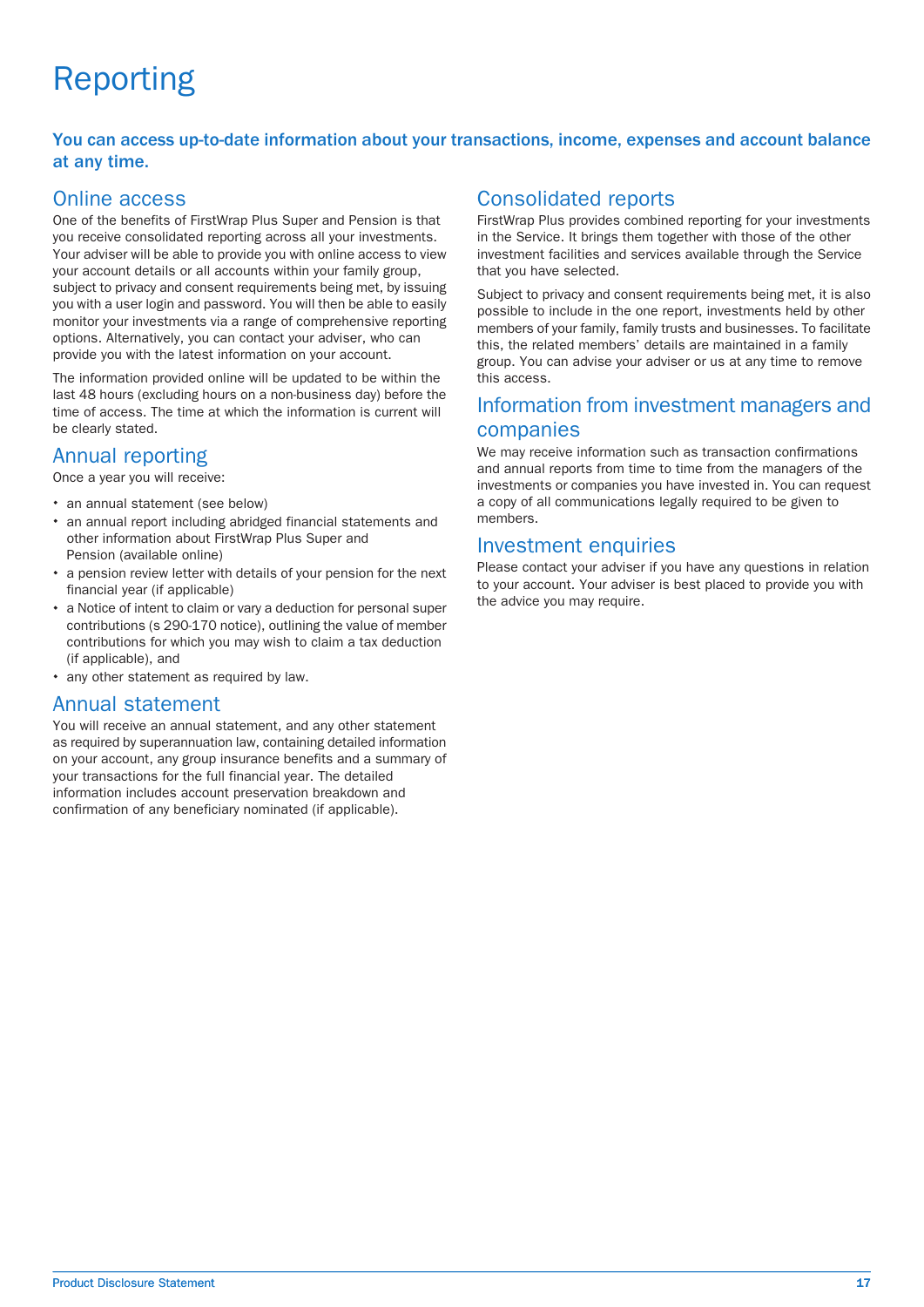### How to open an account and other information

<span id="page-19-0"></span>Before you complete your application, please read all the relevant information about your investment. You should read the information contained in this PDS as well as the Other Important Information brochure, the Investment List, AIL's Financial Services Guide and, if you are considering insurance cover, the LifeProtect Insurance brochure. These documents are available online at [firstwrap.com.au.](https://firstwrap.com.au)

In addition, before you invest in a managed fund or other unlisted investment available through FirstWrap Plus Super and Pension, please read the Product Disclosure Statement (PDS) for that investment. If you are considering more than one investment, you should read the relevant PDS for every managed fund or other unlisted investment, before you invest.

Your adviser can provide you with a copy of these documents. Alternatively, you can request copies by contacting FirstWrap Service and Support on 1300 769 619, and copies will be provided to you free of charge.

#### Applications

Applications to invest with FirstWrap Plus Super and Pension can only be made with your adviser on a current application form. Please read the declarations and acknowledgements before signing the application form.

#### About the cooling-off period

As a new member of FirstWrap Plus Super and Pension, a 14-day cooling-off period will apply to your initial investment in certain circumstances. The 14-day cooling-off period commences at the earlier of:

- the end of the fifth day after you became a member; or
- when you receive confirmation of your investment.

Provided you have not exercised any rights (for example, receipt of a pension payment). As a member during the cooling-off period, you can cancel your membership by notifying us in writing or by electronic means before the end of the cooling-off period.

Cooling-off rights in the underlying managed funds or managed accounts are not available to you.

If you cancel your membership, you will receive back the contributions you have made less any adjustments we are required to deduct on your behalf. Preserved and restricted components of your member account balance must be transferred to another complying superannuation fund nominated by you.

#### Member information page

You can access the following information on the 'Member information' page at [firstwrap.com.au:](https://firstwrap.com.au)

- the latest product disclosure statement, AIL Financial Services Guide, Annual Report and other product related information
- Trustee and Fund information, such as the Fund constitution, trust deed and governing rules
- Directors' information, such as a list of executive officers, board meetings and attendance and the appointment of directors to the Board.

#### Complaints resolution

FirstWrap Plus has established guiding principles and procedures for dealing with specific enquiries or complaints relating to your participation in FirstWrap Plus Super and Pension.

If you make a complaint to us, we will do everything we can to understand, investigate and resolve the issue. We will contact you within 45 days of receiving your complaint to provide an update and to let you know that if we do not resolve your complaint within 90 days you may request reasons for the delay.

If you have an enquiry or wish to lodge a complaint, please contact:

Customer Liaison Officer FirstWrap Plus Locked Bag 3460 GPO Melbourne VIC 3001

Telephone: 1300 769 619

Email: firstwrap@colonialfirststate.com.au

#### External dispute resolution

If you are not happy with the response we provide, you can refer your complaint to an external dispute resolution service. You may lodge a complaint with the Australian Financial Complaints Authority (AFCA):

Online: <http://www.afca.org.au/><br>Fmail: info@afca.org.au Email: [info@afca.org.au](mailto:info@afca.org.au)<br>Phone: 1800 931 678 1800 931 678 Australian Financial Complaints Authority GPO Box 3 Melbourne VIC 3001 Mail: